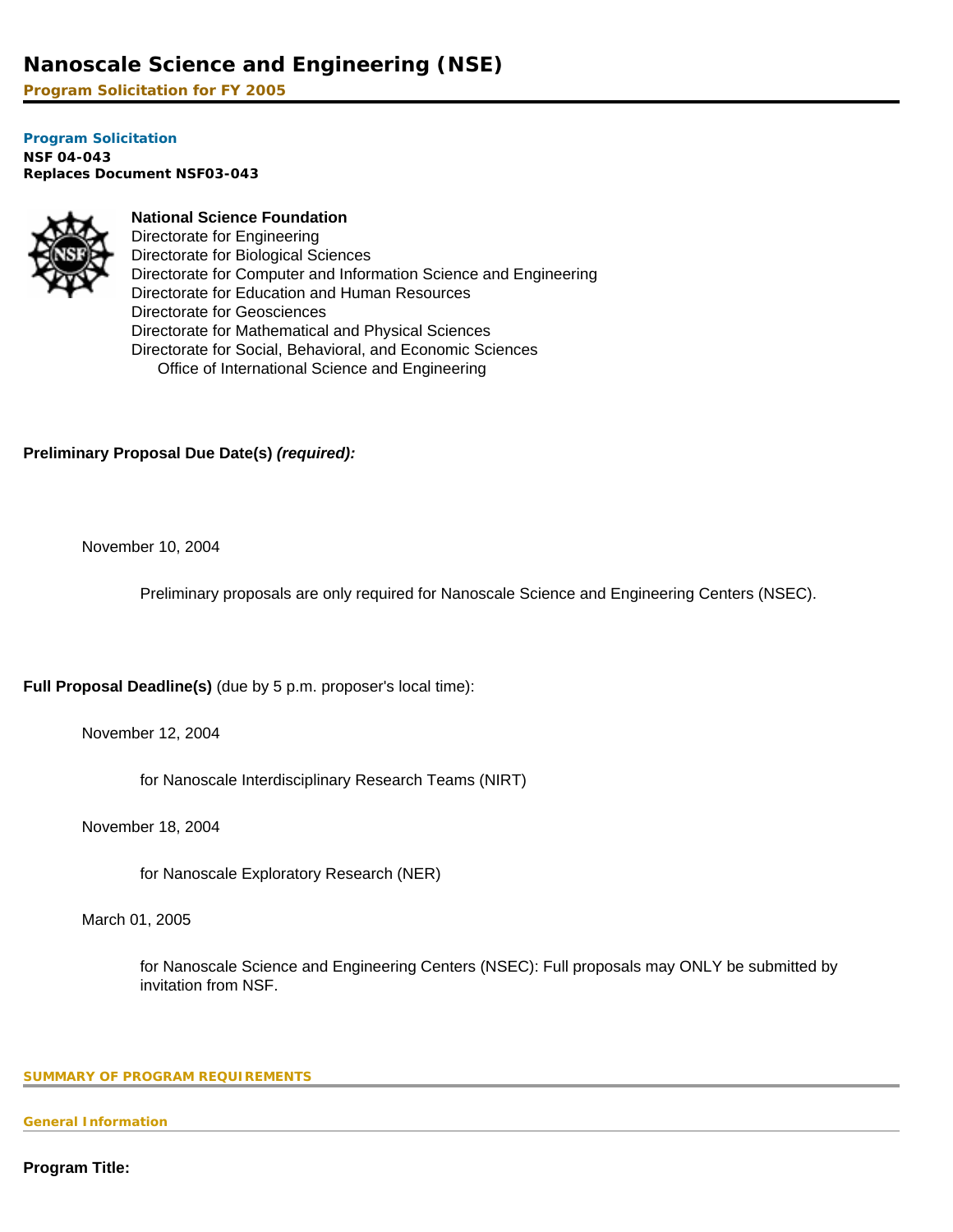## **Synopsis of Program:**

The National Science Foundation (NSF) announces a program on collaborative research and education in the area of nanoscale science and engineering. The goal of this program is to support fundamental research and catalyze synergistic science and engineering research and education in emerging areas of nanoscale science and technology, including: biosystems at the nanoscale; nanoscale structures, novel phenomena, and quantum control; nanoscale devices and system architecture; nanoscale processes in the environment; multi-scale, multi-phenomena theory, modeling and simulation at the nanoscale; manufacturing processes at the nanoscale; and studies on the societal and educational implications of scientific and technological advances on the nanoscale. This solicitation will provide support for Nanoscale Interdisciplinary Research Teams (NIRT), Nanoscale Exploratory Research (NER), and Nanoscale Science and Engineering Centers (NSEC).

A related program solicitation will focus on Nanotechnology Science and Engineering Education (NSEE) for FY 2005 which will provide support for four components: Centers for Learning and Teaching in Nanoscale Science and Engineering (NCLT), Informal Science Education in Nanoscale Science and Engineering (NISE), Instructional Materials Development in Nanoscale Science and Engineering (NIMD), and Nanotechnology in Undergraduate Education (NUE). Other research and education projects in nanoscale science and engineering will continue to be supported in the relevant Programs and Divisions.

## **Cognizant Program Officer(s):**

- Gerald B. Selzer, Program Director, Directorate for Biological Sciences, Division of Biological Infrastructure, 615 N, telephone: (703) 292-8470, fax: (703) 292-9063, email: [gselzer@nsf.gov](mailto:gselzer@nsf.gov)
- S. Kamal Abdali, Division Director, Directorate for Computer & Information Science & Engineering, Division of Computing and Communication Foundations, 1115 N, telephone: (703) 292-8910, fax: (703) 292-9059, email: [kabdali@nsf.gov](mailto:kabdali@nsf.gov)
- Sankar Basu, Program Director, Directorate for Computer & Information Science & Engineering, Division of Computing and Communication Foundations, 1145 S, telephone: (703) 292-8910, fax: (703) 292-9059, email: [sabasu@nsf.gov](mailto:sabasu@nsf.gov)
- Joyce B. Evans, Senior Program Director, Directorate for Education & Human Resources, 875 S, telephone: (703) 292-5098, fax: (703) 292-9044, email: [jevans@nsf.gov](mailto:jevans@nsf.gov)
- Duncan E. McBride, Section Head, Directorate for Education & Human Resources, Division of Undergraduate Education, 835 N, telephone: (703) 292-4630, fax: (703) 292-9015, email: [dmcbride@nsf.gov](mailto:dmcbride@nsf.gov)
- Jian Cao, Program Director, Directorate for Engineering, Division of Design, Manufacture, & Industrial Innovation, 531, telephone: (703) 292-7088, fax: (703) 292-9056, email: [jcao@nsf.gov](mailto:jcao@nsf.gov)
- Rajinder Khosla, Program Director, Directorate for Engineering, Division of Electrical & Communications Systems, 675 S, telephone: (703) 292-8339, fax: (703) 292-9147, email: [rkhosla@nsf.gov](mailto:rkhosla@nsf.gov)
- Tapan K. Mukherjee, Program Director, Directorate for Engineering, Division of Engineering Education & Centers, 585 N, telephone: (703) 292-8381, fax: (703) 292-9051, email: [tmukherj@nsf.gov](mailto:tmukherj@nsf.gov)
- Ken P. Chong, Program Director, Directorate for Engineering, Division of Civil & Mechanical Systems, 545 S, telephone: (703) 292-8360, fax: (703) 292-9053, email: [kchong@nsf.gov](mailto:kchong@nsf.gov)
- Geoffrey A. Prentice, Program Director, Directorate for Engineering, Division of Chemical & Transport Systems, 525 N, telephone: (703) 292-8371, fax: (703) 292-9054, email: [gprentic@nsf.gov](mailto:gprentic@nsf.gov)
- Leon Esterowitz, Program Director, Directorate for Engineering, Division of Bioengineering & Environmental Systems, 565 S, telephone: (703) 292-7942, fax: (703) 292-9098, email: [lesterow@nsf.gov](mailto:lesterow@nsf.gov)
- Enriqueta C. Barrera, Program Director, Directorate for Geosciences, Division of Earth Sciences, 785 S, telephone: (703) 292-8551, fax: (703) 292-9025, email: [ebarrera@nsf.gov](mailto:ebarrera@nsf.gov)
- Bruce Doddridge, Program Director, Directorate for Geosciences, Division of Atmospheric Sciences, 775 S, telephone: (703) 292-8522, fax: (703) 292-9022, email: [bdoddrid@nsf.gov](mailto:bdoddrid@nsf.gov)
- Barbara Ransom, Program Director, Directorate for Geosciences, Division of Ocean Sciences, 725 N, telephone: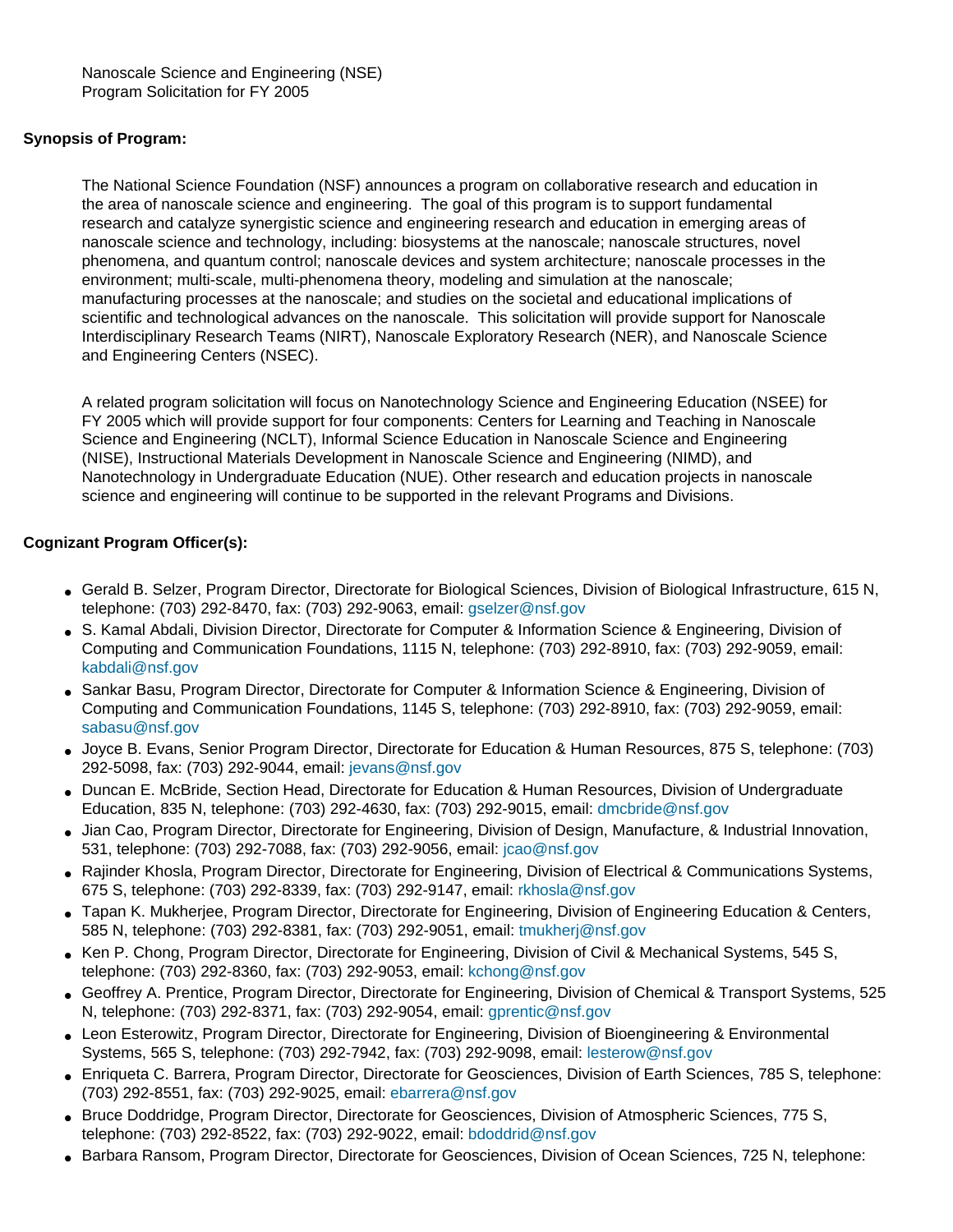(703) 292-8581, fax: (703) 292-9085, email: [bransom@nsf.gov](mailto:bransom@nsf.gov)

- Charles D. Pibel, Program Officer, Directorate for Mathematical & Physical Sciences, Division of Chemistry, 1055 S, telephone: (703) 292-4971, email: [cpibel@nsf.gov](mailto:cpibel@nsf.gov)
- C. Denise Caldwell, Program Director, Directorate for Mathematical & Physical Sciences, Division of Physics, 1015 N, telephone: (703) 292-7371, fax: (703) 292-9078, email: [dcaldwel@nsf.gov](mailto:dcaldwel@nsf.gov)
- LaVerne D. Hess, Program Director (EM), Directorate for Mathematical & Physical Sciences, Division of Materials Research, 1065 N, telephone: (703) 292-4937, email: [lhess@nsf.gov](mailto:lhess@nsf.gov)
- Maija M. Kukla, Program Director, Directorate for Mathematical & Physical Sciences, Division of Materials Research, 1065 N, telephone: (703) 292-4940, fax: (703) 292-9035, email: [mkukla@nsf.gov](mailto:mkukla@nsf.gov)
- Hans G. Kaper, Program Director, Directorate for Mathematical & Physical Sciences, Division of Mathematical Sciences, 1025 N, telephone: (703) 292-4879, fax: (703) 292-9032, email: [hkaper@nsf.gov](mailto:hkaper@nsf.gov)
- Rachelle D. Hollander, Program Director/Cluster Coordinator, Directorate for Social, Behavioral & Economic Sciences, 905 N, telephone: (703) 292-7272, fax: (703) 292-9083, email: [rholland@nsf.gov](mailto:rholland@nsf.gov)
- Sheila Slaughter, Program Director, Directorate for Social, Behavioral & Economic Sciences, Division of Social and Economic Sciences, 995 N, telephone: (703) 292-7318, fax: (703) 292-9068, email: [sslaught@nsf.gov](mailto:sslaught@nsf.gov)
- Larry H. Weber, Senior Program Manager, Office of International Science and Engineering, 935 N, telephone: (703) 292-8704, fax: (703) 292-9175, email: [lweber@nsf.gov](mailto:lweber@nsf.gov)
- Cassandra M. Dudka, Program Manager, Office of International Science and Engineering, 935 N, telephone: (703) 292-8703, fax: (703) 292-9177, email: [cdudka@nsf.gov](mailto:cdudka@nsf.gov)

## **Applicable Catalog of Federal Domestic Assistance (CFDA) Number(s):**

- 47.074 --- Biological Sciences
- 47.070 --- Computer and Information Science and Engineering
- 47.076 --- Education and Human Resources
- $47.041 --$  Engineering
- 47.050 --- Geosciences
- 47.049 --- Mathematical and Physical Sciences
- 47.078 --- Office of Polar Programs
- 47.075 --- Social, Behavioral and Economic Sciences

#### **Eligibility Information**

● **Organization Limit:** 

See the full text of this solicitation for further information.

● **PI Eligibility Limit:** 

The Nanoscale Science and Engineering Centers (NSEC) component requires that Principal Investigators be at the faculty level or equivalent.

#### ● **Limit on Number of Proposals:**

See the full text of this solicitation for further information.

#### **Award Information**

- **Anticipated Type of Award:** Standard or Continuing Grant or Cooperative Agreement
- **Estimated Number of Awards:** 100 to 130 The estimated program budget, number of awards and average award size/duration are subject to the availability of funds.
- **Anticipated Funding Amount:** \$81,550,000 pending the availability of funds.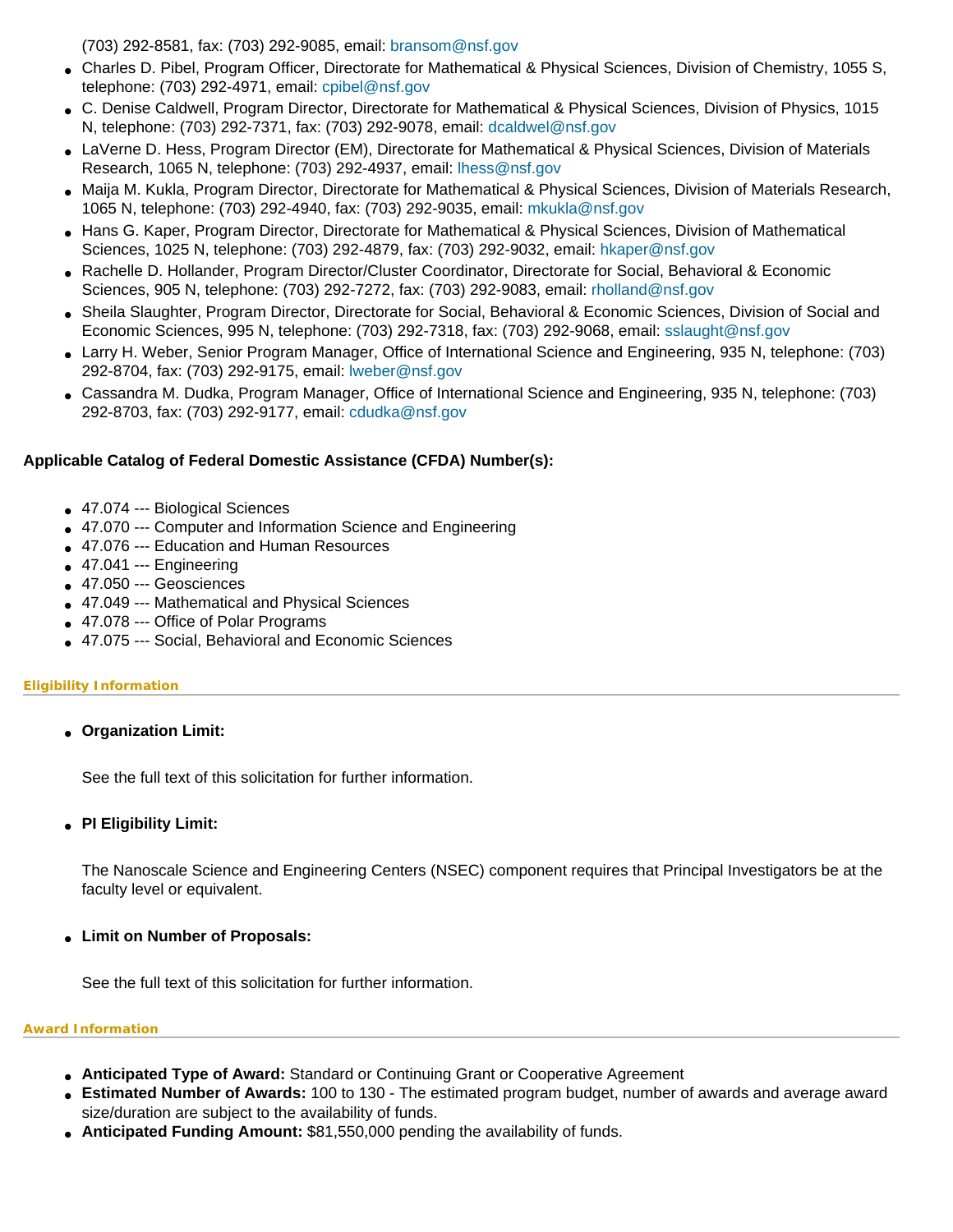#### **A. Proposal Preparation Instructions**

- **Preliminary Proposals:** Submission of Preliminary Proposals is required. Please see the full text of this solicitation for further information.
- **Full Proposal Preparation Instructions:** This solicitation contains information that deviates from the standard Grant Proposal Guide (GPG) proposal preparation guidelines. Please see the full text of this solicitation for further information.

#### **B. Budgetary Information**

- **Cost Sharing Requirements:** Cost Sharing is Specialized. Please see the full text of this solicitation for further information.
- **Indirect Cost (F&A) Limitations:** Not Applicable.
- **Other Budgetary Limitations:** Not Applicable.

#### **C. Due Dates**

- **Preliminary Proposals** *(required)* **:**
	- November 10, 2004

Preliminary proposals are only required for Nanoscale Science and Engineering Centers (NSEC).

- **Full Proposal Deadline Date(s)** (due by 5 p.m. proposer's local time):
	- November 12, 2004

for Nanoscale Interdisciplinary Research Teams (NIRT)

November 18, 2004

for Nanoscale Exploratory Research (NER)

March 01, 2005

for Nanoscale Science and Engineering Centers (NSEC): Full proposals may ONLY be submitted by invitation from NSF.

#### **Proposal Review Information**

● **Merit Review Criteria:** National Science Board approved criteria. Additional merit review considerations apply. Please see the full text of this solicitation for further information.

#### **Award Administration Information**

- **Award Conditions:** Standard NSF award conditions apply.
- **Reporting Requirements:** Standard NSF reporting requirements apply.

#### <span id="page-3-0"></span>**TABLE OF CONTENTS**

#### **[Summary of Program Requirements](#page-0-0)**

- I. **[Introduction](#page-4-0)**
- II. **[Program Description](#page-5-0)**
- III. **[Eligibility Information](#page-11-0)**
- IV. **[Award Information](#page-13-0)**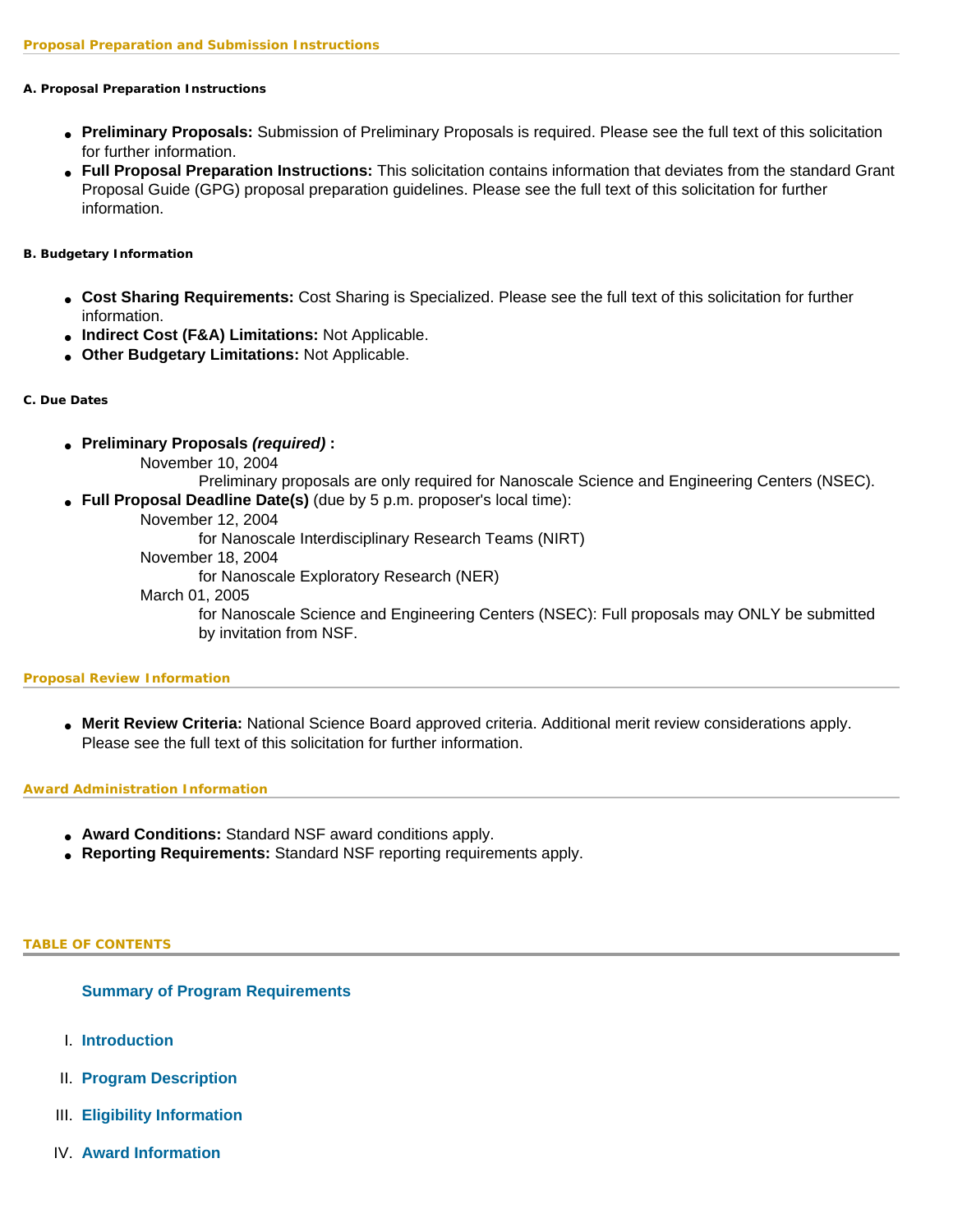### V. **[Proposal Preparation and Submission Instructions](#page-13-1)**

- A. [Proposal Preparation Instructions](#page-13-1)
- B. [Budgetary Information](#page-20-0)
- C. [Due Dates](#page-20-1)
- D. [FastLane Requirements](#page-21-0)

#### VI. **[Proposal Review Information](#page-21-1)**

- A. [NSF Proposal Review Process](#page-21-2)
- B. [Review Protocol and Associated Customer Service Standard](#page-24-0)

### VII. **[Award Administration Information](#page-24-1)**

- A. [Notification of the Award](#page-24-2)
- B. [Award Conditions](#page-24-3)
- C. [Reporting Requirements](#page-25-0)

### VIII. **[Contacts for Additional Information](#page-25-1)**

<span id="page-4-0"></span>IX. **[Other Programs of Interest](#page-26-0)**

#### **I. INTRODUCTION**

One nanometer (one billionth of a meter) is a magical point on the dimensional scale. Nanostructures are at the confluence of the smallest of human-made devices and the largest molecules of living systems. Nanoscale science and engineering here refer to the fundamental understanding and resulting technological advances arising from the exploitation of new physical, chemical, and biological properties of systems that are intermediate in size, between isolated atoms and molecules and bulk materials, where the transitional properties between the two limits can be controlled. During the last few years, novel structures, phenomena, and processes have been observed at the nanoscale (from a fraction of nanometer to about 100 nm) and new experimental, theoretical and simulation tools have been developed for investigating them. These advances provide fresh opportunities for scientific and technological developments in nanoparticles, nanostructured materials, nanodevices, and systems.

Nanotechnology is the creation and utilization of functional materials, devices, and systems with novel properties and functions that are achieved through the control of matter, atom-by-atom, molecule by molecule or at the macromolecular level. A revolution has begun in science, engineering and technology, based on the ability to organize, characterize, and manipulate matter systematically at the nanoscale. Far-reaching outcomes for the 21<sup>st</sup> century are envisioned in both scientific knowledge and a wide range of technologies in most industries, healthcare, conservation of materials and energy, biology, environment and education. Nanoscale Science and Engineering (NSE) underpin innovations in critical areas ranging from manufacturing to medicine. Opportunities have opened as new tools enable fundamental discoveries and technological advances. Outstanding benefits have resulted from initial applications. A special challenge and opportunity is restructuring teaching at all levels to include NSE concepts and nurturing the scientific and technical workforce of the 21<sup>st</sup> century.

Formidable challenges remain, however, in the areas of fundamental understanding, device design, system design and architecture, manufacturing, and system integration and deployment before the potential of nanotechnology becomes a reality. Successful development and application of nanoscience and technology will require careful consideration and analysis of associated social and ethical phenomena. Key research areas have been identified in advanced materials, nanobiotechnology, nanoelectronics, advanced healthcare, environmental improvement, efficient energy conversion and storage, space exploration, economical transportation, nanobiosensors, societal dimensions of nanotechnology, and improving nanotechnology education.

The National Nanotechnology Initiative (NNI; [http://nano.gov](http://nano.gov/)) is a government-wide activity designed to ensure that investments in this area are made in a coordinated and timely manner, and to accelerate the pace of revolutionary discoveries. NSF's Nanoscale Science and Engineering (NSE) priority area, for which this is the flagship solicitation,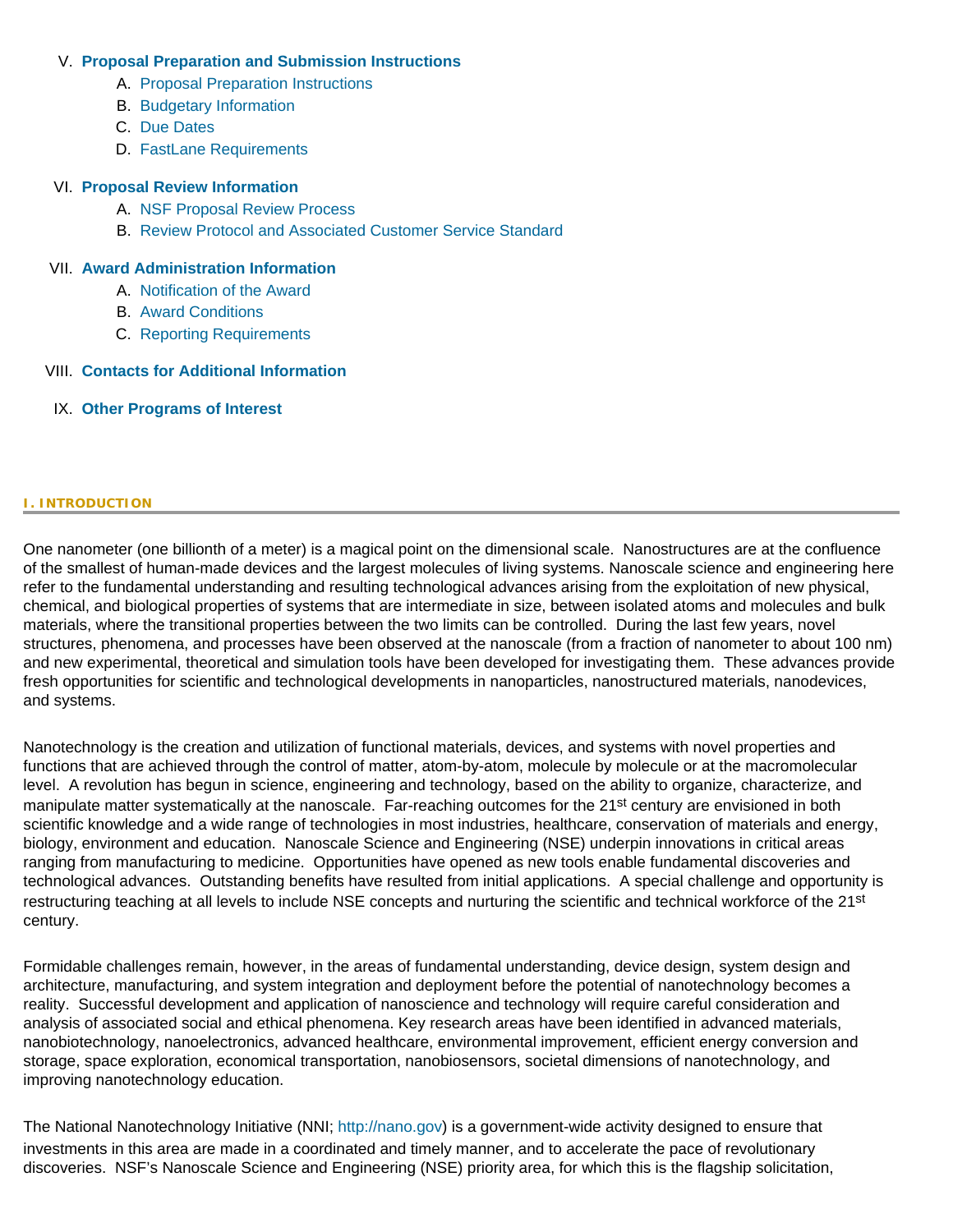represents NSF's contribution to leadership in the NNI. This fiscal year 2005 competition is the fifth year of the NSE. Collaborative research among physicists, chemists, biologists, materials scientists, geoscientists, mathematicians, computer scientists, engineers, social and behavioral scientists, economists, and educators is an integral part of both NNI and NSE. This year's NNI effort places increased focus on fundamental research and education in novel instrumentation, nanomaterials and manufacturing processes at the nanoscale, nanoelectronics and challenges faced by conventional CMOS technology, nanobiosystems with relevance to healthcare, devices for biological, chemical, radiological and explosive agents detection and protection, energy conversion and storage, and influences of social networks on development and application of nanoscale science, engineering and technology. This NSE solicitation supports these emphases, where appropriate to NSF programs.

The NSF's mission is to promote the progress of science, engineering and related education in the United States. Its role in supporting research and education is particularly important in creating physical and human resources infrastructure in emerging areas such as nanoscale science and engineering. NSF also promotes partnerships, including collaboration with other agencies, industry and national laboratories, for projects of mutual interest. International collaborations are also strongly encouraged.

The current pace of revolutionary discoveries in nanoscience and technology is expected to accelerate greatly in the next decade. This will have profound implications on existing technologies and could result in the development of completely new technologies, improvements in health, the conservation of materials and energy, and a sustainable environment. Awards made in response to this solicitation will contribute to such future advancements.

This solicitation, previous program announcements, and additional information concerning related activities such as workshops and publications, including the "Nanotechnology Research Directions" (2000) prepared by the National Science and Technology Council, are available on-line at <http://www.nsf.gov/nano> and [http://nano.gov.](http://nano.gov/)

#### <span id="page-5-0"></span>**II. PROGRAM DESCRIPTION**

## **RESEARCH AND EDUCATION THEMES**

This initiative focuses on eight high-risk/high-reward research and education themes, where special opportunities exist for fundamental studies in nanoscale science and engineering. The eight areas are:

- **Biosystems at the Nanoscale**. Research in this area supports the development of a fundamental understanding of nanobiostructures and processes, nanobiotechnology, and techniques for a broad range of applications in biomaterials, biosystem-based electronics, agriculture, energy, and health. The goal is to stimulate progress in the study of biological and biologically inspired systems in which nanostructures play an important role. This includes developing an understanding of the relationships among chemical composition, single molecule behavior, and physical shape at the nanoscale and biological function. Additional research areas include the study of organelles and subcellular complexes such as ribosomes and molecular motors; construction of nanometer-scale probes and devices for research in genomics, proteomics, cell biology, and nanostructured tissues; and synthesis of nanoscale materials based on the principles of biological self-assembly. Biosynthesis and bioprocessing offer fundamentally new ways to manufacture nanostructured products, including novel biomaterials, improved delivery of bioactive molecules, nanoscale sensory systems, biochips, and the modification of existing biomolecular machines for new functions.
- *Nanoscale Structures, Novel Phenomena, and Quantum Control*. Research in this area explores the novel phenomena and material structures that appear at the nanoscale. This research is critical to overcoming obstacles to miniaturization as feature sizes in devices reach the nanoscale. Research in this area also refers to fundamental physics and chemistry aspects, development of the experimental tools necessary to characterize and measure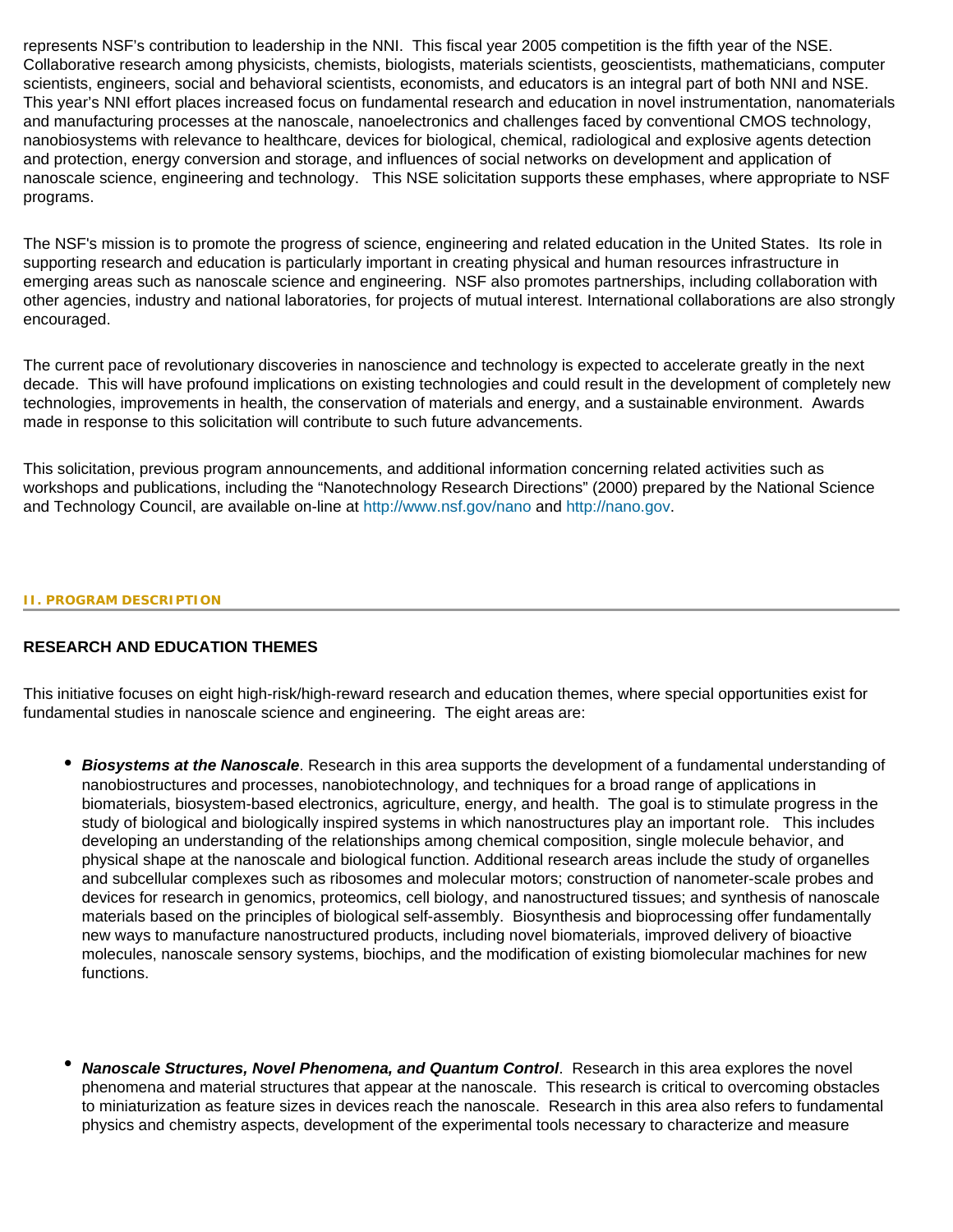nanostructures and phenomena, and development of techniques for synthesis and design. It also includes investigations of quantum algorithms and means for error correction in quantum information systems. Examples of possible benefits include molecular electronics, nanostructured catalysts, advanced drugs, quantum computing, DNA computing, the development of high capacity computer memory chips, production of two- and three-dimensional nanostructures "by design," nanoscale fluidics, biophotonics, control of surface processes and lubrication.

- **Nanoscale Devices and System Architecture**. New concepts and design methodologies are needed to create new nanoscale devices, synthesize nanosystems and integrate them into architectures for various operational environments. These require a profound understanding of the physical, chemical, and biological interactions among nanoscale components. In order to systemize the design of complex nanosystems, multiple layers of abstractions and various mathematical models to represent component behavior in different layers are also required. Research in this area includes development of new tools for sensing, assembling, processing, manipulating, manufacturing and integration along scales, controlling and testing nanostructures, devices, design and architecture of concepts, software specialized for nanosystems, and design automation tools for assembling systems of large numbers of heterogeneous nanocomponents. One can envision "smart" systems that sense and gather information and analyze and respond to that information, more powerful computing systems and architectures, and novel separation systems with molecular resolution.
- **Silicon Nanoelectronics and Beyond (SNB)**: Research in SNB explores fundamental understanding of materials, processes, devices, design, and architecture challenges faced by the semiconductor industry at and beyond the time horizons of the International Technology Roadmap for Semiconductors (ITRS, <http://www/public.itrs.net>). Research will also explore ultimate limits to scaling of features and alternative physical principles for devices employed in sensing, storage, communication, and computation, including biological, molecular, and other emerging areas of electronics at the nanoscale. The research activity in this topic area could help develop innovative technologies, including bottom-up technologies at the atomic and molecular levels, that are integrable with CMOS technology and at the same time have potential to provide alternative and complementary solutions. Examples include: (a) nanoscale device structures exploiting unique electronic, photonic, and/or magnetic materials properties, nanotubes, biological, molecular, and quantum structures; (b) novel modeling, design, and systems architecture concepts, including models with enhanced fidelity across multiple levels of abstraction, spanning atoms, materials, devices, circuits, and systems; (c) innovative approaches for device processing, packaging, testing, and characterization at nanoscale dimensions, including lithographic techniques with self-assembly methods to support the fabrication of complex structures; (d) novel approaches to design, including principles of self organization, with tools that address and leverage uncertainties associated with nanoscale dimensions through probabilistic and statistical techniques.

Under a Memorandum of Agreement signed in January 2004, the designated staff of the Semiconductor Research Corporation (SRC) will assist in proposal evaluation in this SNB topic area. If you submit a proposal for SNB, the proposal and subsequently generated review materials will be made available to designated SRC staff for the purpose of proposal evaluation and, possibly, additional funding opportunities. Designated SRC staff will be subject to a confidentiality agreement that protects personal and proprietary information of proposers. The submitted proposal should have an informative title that begins with "NIRT/SNB):. . . ." or "NER/SNB: . . . .", as appropriate to the mode of support.

**Nanoscale Processes in the Environment**. Research in this area will focus on probing nanostructures and processes of relevance in the environment from the Earth's core to the upper atmosphere and beyond. Nanoparticles and other nanostructures found in the environment may originate from natural sources, be engineered for various uses, or be by-products of industrial and other processes such as combustion. Emphasis will be on understanding the distribution, composition, origin, and behavior of nanoscale structures under a wide variety of naturally occurring physical/chemical conditions, including nanoscale interactions at the interface between organic and inorganic solids, liquid and gases, and between living and non-living systems. Examples are biomineralization of nanoscale structures, molecular studies of mineral surfaces, study of transport of ultrafine colloidal particles and aerosols, and study of interplanetary dust particles. Possible benefits of nanoscale studies include better understanding of molecular processes in the environment, the development of manufacturing processes that reduce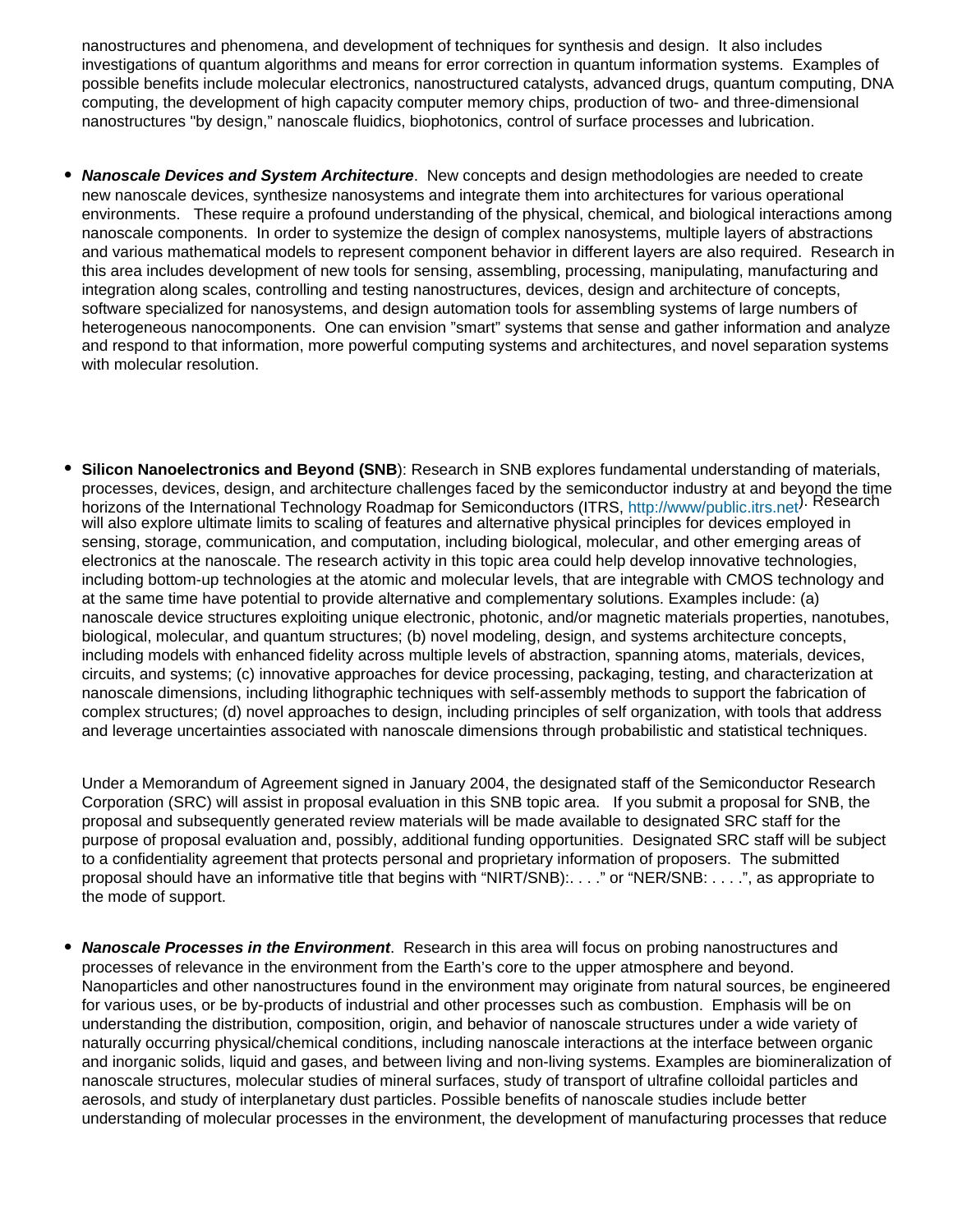pollution, new water purification techniques, artificial photosynthetic processes for clean energy, development of environmental biotechnology, and understanding the role of surface microbiota in regulating chemical exchanges between mineral surfaces and water or air.

- *Multi-scale, Multi-phenomena Theory, Modeling and Simulation at the Nanoscale.* **The emergence of new** behaviors and processes in nanostructures, nanodevices and nanosystems creates an urgent need for theory, modeling, large-scale computer simulation and new design tools in order to understand, control and accelerate development in new nanoscale regimes and systems. Research on theory, mathematical methods, modeling and simulation of physical, chemical and biological systems at the nanoscale will include techniques such as quantum mechanics and quantum chemistry, multi-particle simulation, molecular simulation, grain and continuum-based models, stochastic methods, and nanomechanics. Approaches that make use of more than one such technique and focus on their integration will play an important role in this effort. The interplay of coupled, time-dependent and multiscale phenomena and processes in large atomistic and molecular systems will be encouraged. A critical issue is the ability to make connection between structures, properties and functions. Examples of possible benefits include better understanding of processes in chemistry, biology, physics, materials science and engineering, and the geosciences, and realization of functional nanostructures and architectures "by design" such as new chemicals, multifunctional materials, bioagents and electronic devices.
- *Manufacturing Processes at the Nanoscale*. Research in this area will focus on creating nanostructures and assembling them into nanosystems and then into larger scale structures. This research should address understanding nanoscale processes, developing novel tools for measurement and manufacturing at the nanoscale, developing novel concepts for high-rate synthesis and processing of nanostructures and nanosystems, and scale up of nanoscale synthesis and processing methods. Examples are synthesis of nanostructures for various functions, fabrication methods for devices and nanosystems, design concepts for manufacturing, simulation of the manufacturing methods at the nanoscale, and evaluation of the economic and environmental implications of manufacturing at the nanoscale. Possible benefits include improving understanding of manufacturing processes in the pre-competitive environment, generating a new group of nanoscale manufacturing methods, increasing the performance and scale up of promising techniques, and establishing the physical and human infrastructure for measurements and manufacturing capabilities.|
- *Societal and Educational Implications of Scientific and Technological Advances on the Nanoscale.*  Innovations in science and technology both require societal support and influence social structures and processes, sometimes in unexpected ways. Examining the ethical and other social implications of these societal interactions is necessary, in order to understand their scope and influence and to anticipate and respond effectively to them. Support for nanoscience and nanotechnology is likely to enhance understanding of fundamental natural processes, from living systems to astronomy, and change the production and use of many goods and services. Studies of the varied social interactions that involve these new scientific and technological endeavors can improve our understanding of, e.g., economic implications of innovation; barriers to adoption of nanotechnology in commerce, healthcare, or environmental protection; educational and workforce needs; ethical issues in the selection of research priorities and applications and in the potential to enhance human intelligence and develop artificial intelligence; society's reaction to both newly created nanoparticles and nanoparticles that newly developed techniques permit us to recognize, detect, characterize, and relate to health and environmental issues; implications of converging interests of different fields of science and engineering towards the nanoscale; risk perception, communication, and management; and public participation and involvement in scientific and technological development and use. This theme aims at a long-term vision for addressing societal, ethical, environmental, and educational concerns

These eight scientific themes are linked by the overarching goals of achieving systematic control of phenomena at the nanoscale, exploiting new phenomena and functions that do not extrapolate outside of the nanoscale domain, and applying such capabilities in areas of national interest. Proposals that incorporate elements of more than one scientific theme are welcome. Given NSF's strong focus on developing the infrastructure for nanoscale science and engineering, all proposals should address integration of research and education, including course development, student fellowships, and other aspects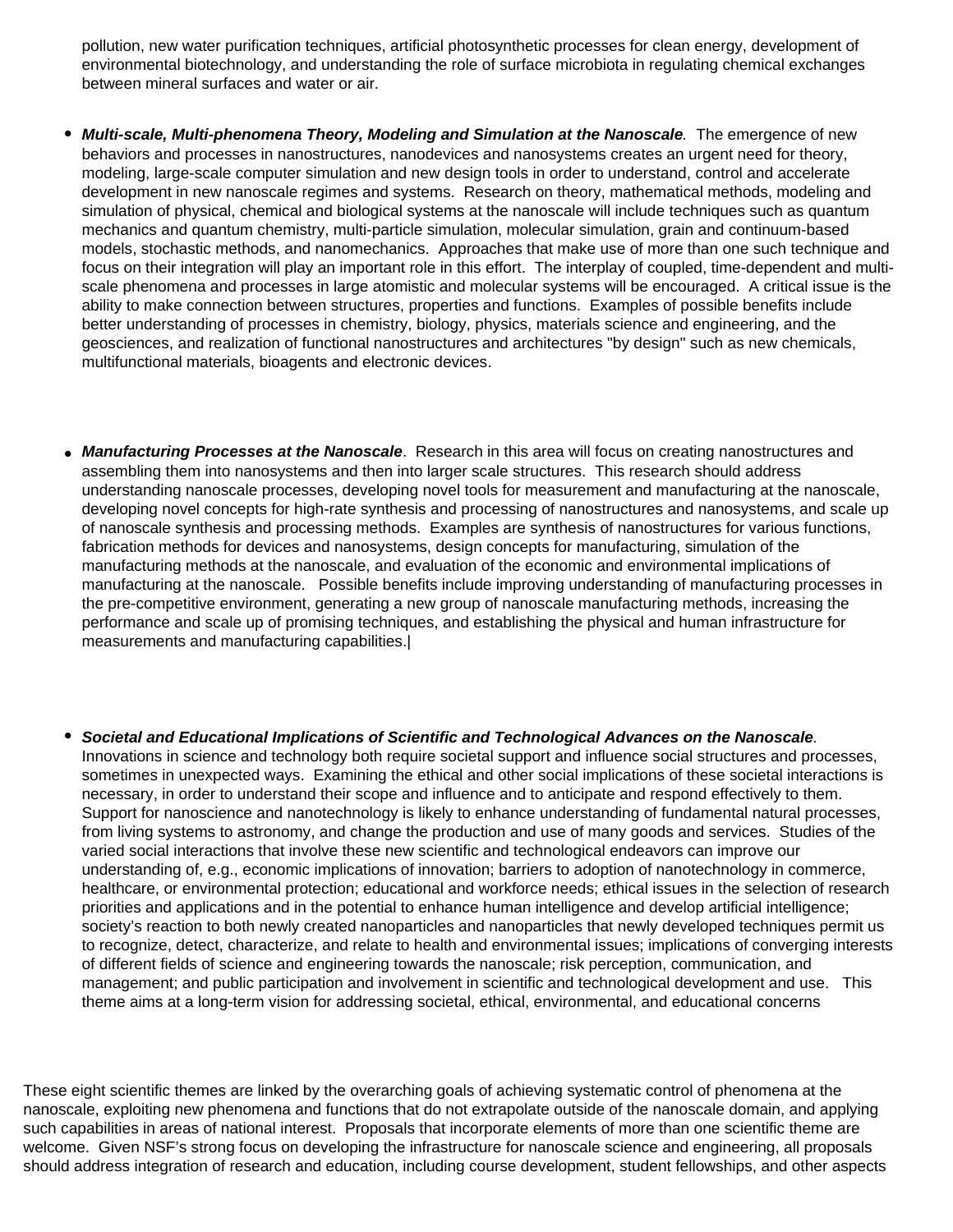according to the nature of the project.

In FY 2005, consistent with NNI emphases, NSF encourages proposals involving novel instrumentation, manufacturing processes, nanoelectronics and challenges faced by conventional CMOS technology, energy conversion and storage, and devices for chemical, biological, radiological, or explosive agents detection that involve nanoscale processes are particularly encouraged within the seven research and education themes above (see list of NSF and NNI sponsored workshops on line on [http://www.nsf.gov/nano\)](http://www.nsf.gov/nano). Research on converging science and technology integrated from the nanoscale for revolutionary products and improving human performance also are encouraged (see "Converging Technologies for Improving Human Performance" on line at<http://www.nsf.gov/nano>).

Each of the themes should emphasize the integration of research and education, including course development, student fellowships, and other aspects according to the nature of the project.

NSF does not normally support technical assistance, pilot plant efforts, research requiring security classification, the development of products for commercial marketing or market research for a particular project or invention. Research with disease-related goals, including work on the etiology, diagnosis or treatment of physical or mental disease, abnormality or malfunction in human beings or animals, is normally not supported. Animal models of such conditions or the development or testing of drugs or other procedures for their treatment also are not eligible for support. Research in bioengineering, with diagnosis or treatment related goals, however, that apply engineering principles to problems in biology and medicine while advancing engineering knowledge is eligible for support. Bioengineering research to aid persons with disabilities is also eligible.

## **MODES OF SUPPORT**

## **A. NANOSCALE INTERDISCIPLINARY RESEARCH TEAMS (NIRT)**

## *NIRT - Goals and Structure*

Research and education areas in nanoscale science and engineering are inherently interdisciplinary. This solicitation encourages team approaches to address research and education themes where a synergistic blend of expertise is needed to make significant contributions. The Nanoscale Interdisciplinary Research Teams (NIRT) activity will support small collaborative groups of three or more investigators at the faculty level or equivalent. At least three PIs and co-PIs, all with time committed in the budget, must be listed on the cover page of the proposal. The maximum number of PIs and co-PIs is five; other participants may be listed in the project summary and on the budget pages. The duration of the project should be four years.

NIRT proposals must have the following characteristics:

- An integrating research and education focus around one or a combination of the eight themes described in Section II.,
- Partnerships,
- A clearly identified team with the skills necessary to pursue the research and education theme, and
- Components aimed at the development of a skilled workforce and an informed public in nanoscience and technology.

A grantees' conference at NSF (Arlington, Virginia) at the end of the second year will enable the principal investigators of NIRTs and NSECs to review progress, exchange information, and promote collaborations. At least one investigator from each funded research team will be required to participate. Funds should be included in the NIRT proposals for attendance at this conference.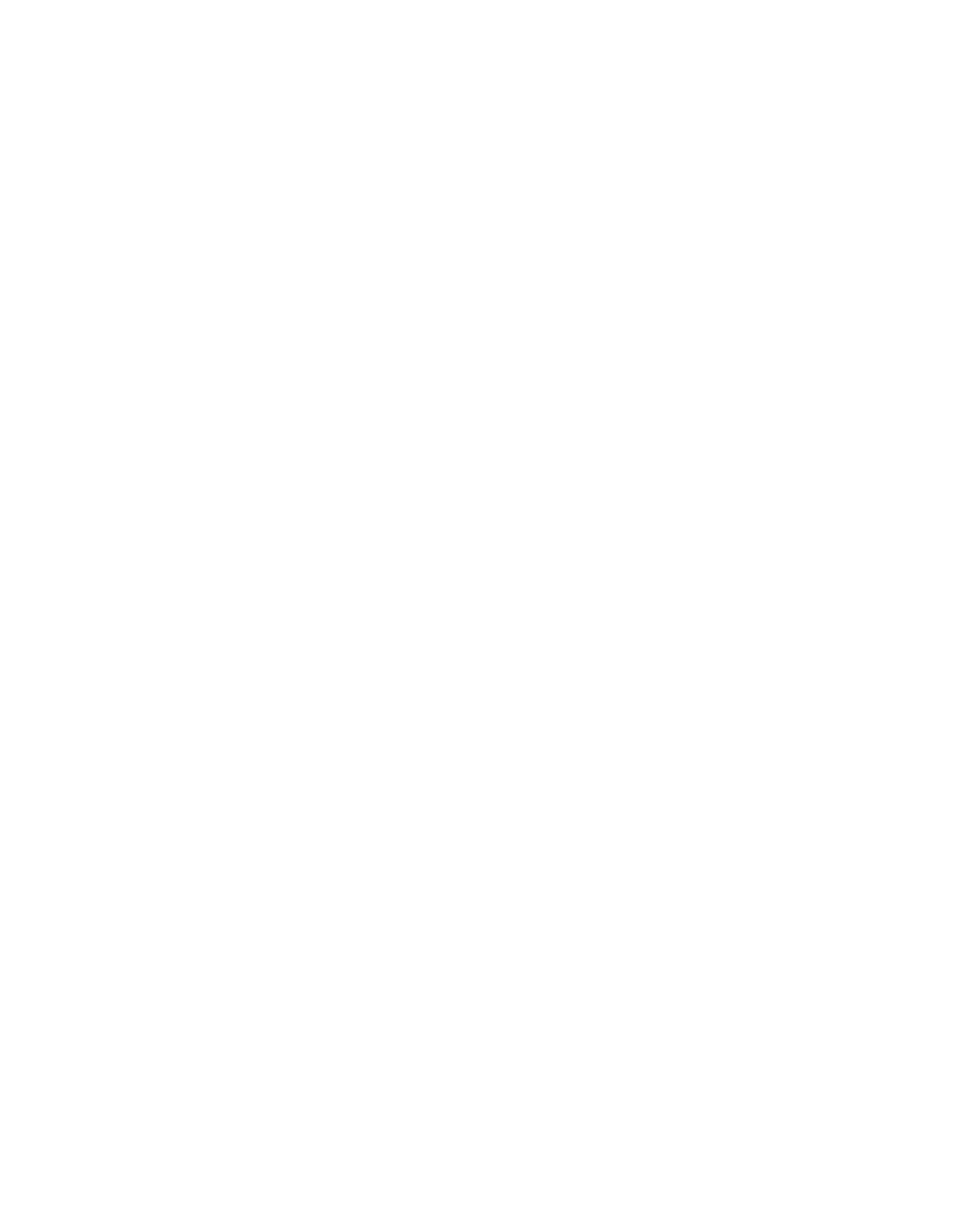academic institutions with significant research and degree-granting education programs in disciplines normally supported by NSF are eligible to be the lead organization. Principal investigators are encouraged to form synergistic collaborations with industry, government laboratories, and scientists and engineers at foreign organizations where appropriate, though no funds will be provided to those organizations. Collaborations between university and industry researchers using the approach of the GOALI (Grant Opportunities for Academic Liaison with Industry, NSF 98-142, [http://www.nsf.gov/goali\)](http://www.nsf.gov/goali) are encouraged. Primary support for any foreign participants/activities must be secured through their own national sources. At least three PIs and co-PIs, all with funded time committed in the budget, must be listed on the cover page or on the budget page of the proposal. The maximum number of PIs and co-PIs is five; other participants may be listed in the project summary and on the budget pages.

Synergistic collaboration among researchers, and collaborations or partnerships with industry or government laboratories is encouraged. For foreign participants, the U.S. organization may provide funds under participant support costs for travel and per diem for visits to the U.S. organization, as consistent with applicable international agreements. No NSF funds may go directly to foreign organizations. For this solicitation, funds for salaries and research expenses of staff of national laboratories, state agencies, and non-NSF Federally Funded Research and Development Centers (FFRDC) may not be requested. However, it is appropriate for students supported by the award to work at an FFRDC or comparable site or for the award to support research expenses incurred when scientists from such entities work at university sites. Federal employees may not receive salaries or in other ways augment their agency's appropriation through grants made by this solicitation, and no funds for equipment at FFRDCs are allowed.

**B. Nanoscale Exploratory Research (NER):** Proposals may be submitted by U.S. academic institutions with undergraduate and/or Ph.D. programs in disciplines usually supported by NSF. Research may be proposed by individual investigators or by small groups from academic institutions. Synergistic collaboration among researchers, and collaboration or partnerships with industry or government laboratories are encouraged when appropriate. Prospective proposers are encouraged to contact one of the program officers listed in this solicitation (except for the MPS program officers) for additional guidance on suitability of NER submission if there are questions.

**C. Nanoscale Science and Engineering Centers (NSEC):** NSECs may be based at a single U.S. academic institution or may consist of a **lead institution** in partnership with one or more **partner institutions**. U.S. academic institutions with undergraduate and Ph.D. programs in disciplines normally supported by NSF are eligible to submit one preliminary proposal -- and one full proposal ONLY if invited by NSF -- as the lead institution. Partnerships of the lead institution with other universities/colleges are encouraged.

 A single institution cannot be the **lead institution** in more than one preliminary proposal, or on more than one full proposal if invited by NSF. Institutions may be involved as a **partner institution** in any number of preliminary proposals and full proposals.

## **PI Eligibility Limit:**

The Nanoscale Scien ce and Engineering Centers (NSEC) component requires that Principal Investigators be at the faculty level or equivalent.

## **Limit on Number of Proposals:**

**A. Nanoscale Interdisciplinary Research Teams (NIRT):** An organization – a university, or a campus in a multi-campus university -- may submit no more than four (4) proposals in response to this solicitation on which it is the lead organization. An exception is made for an additional NIRT proposal that may be submitted in nanoscale processes in the environment or societal and educational implications of scientific and technological advances on the nanoscale. Both of those research and education themes are described in Section II. The same organization may be a collaborative partner in any number of other multi-organization group proposals in which it is not the lead. An authorized organizational representative of the lead organization will make the selection of the proposals that are submitted. Proposals submitted to other NSF programs are not eligible for consideration by this competition. NIRT proposals involving more than one organization must be submitted as a single administrative package with the managing principal investigator from the lead organization.

**B. Nanoscale Exploratory Research (NER):** An institution – a university, or a campus in a multi-campus university -- may submit no more than two (2) proposals in response to this NER solicitation on which it is the lead institution. An exception is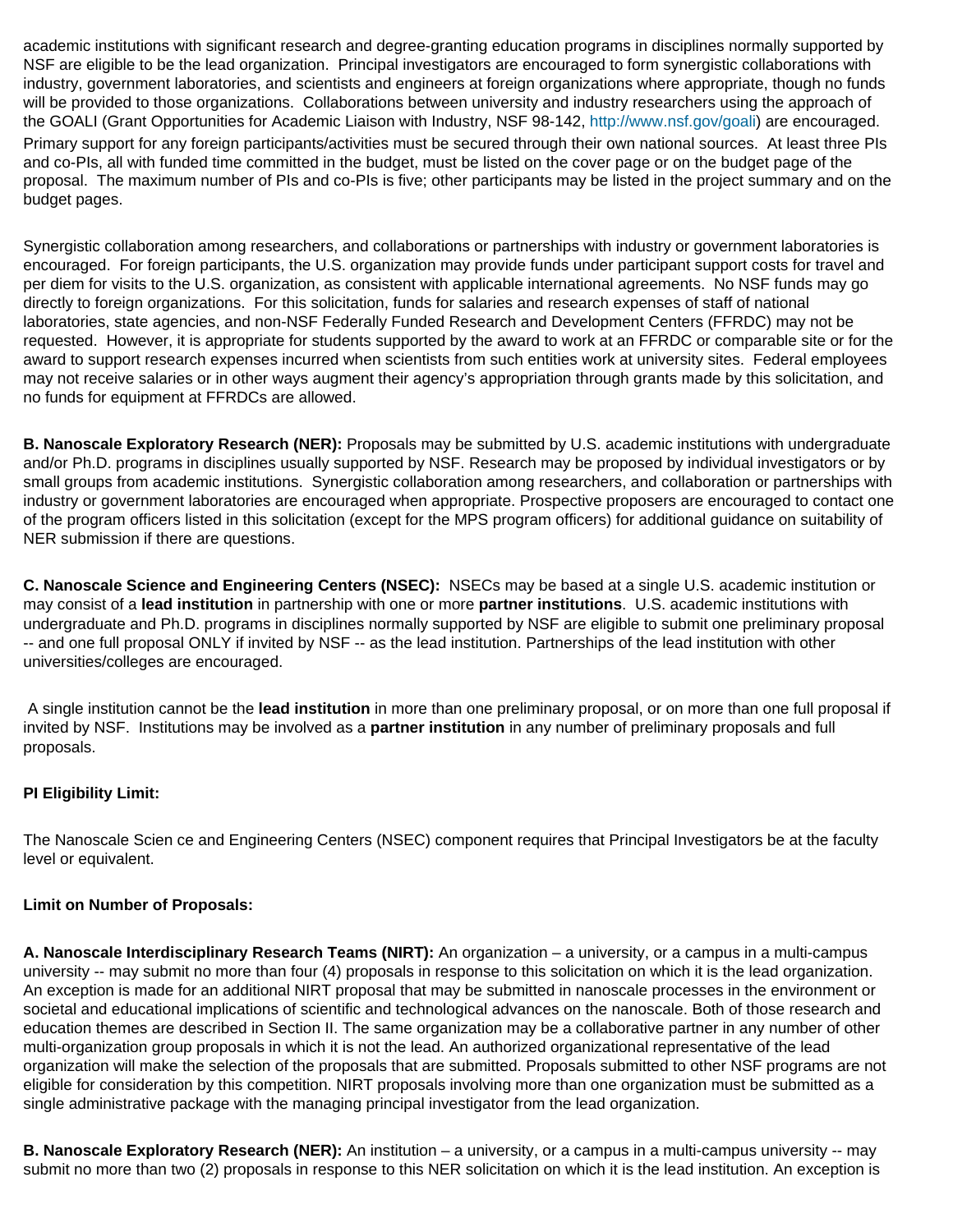made for an additional NER proposal that may be submitted in nanoscale processes in the environment, societal and educational implications of scientific and technological advances on the nanoscale or "nanoscale devices and system architecture." All those research and education themes are described in Section II. At least one proposal must have a P.I. or co-P.I. at the level of assistant professor or equivalent. An authorized organizational representative of the lead institution will make the selection of the proposals that are submitted. Proposals submitted to other NSF programs are not eligible for consideration by this competition. NER proposals involving more than one institution must be submitted as a single administrative package with the managing principal investigator from the lead institution.

**C. Nanoscale Science and Engineering Centers (NSEC):** In order to reduce the burden of proposal writing for the science and engineering community and the burden of subsequent proposal review and evaluation for reviewers and NSF staff, NSF will accept full proposals for NSECs by invitation only, based on the results of the preliminary proposal evaluation. While more than one institution may be involved as a partner institution in a preliminary proposal and full proposal, one lead institution must accept overall management responsibility for the Center in a preliminary proposal and full proposal. Full proposals may ONLY be submitted by invitation from NSF. U.S. academic institutions with undergraduate and Ph.D. programs in disciplines normally supported by NSF are eligible to submit only one (1) preliminary proposal – and only one (1) full proposal ONLY if invited by NSF – as the lead institution.

#### <span id="page-13-0"></span>**IV. AWARD INFORMATION**

Estimated program budget, number of awards and average award size/duration are subject to the availability of funds.

**A. Nanoscale Interdisciplinary Research Teams (NIRT):** A NIRT award will be in the range of \$250,000-\$500,000 per year for four years depending on the scope of the work proposed. Grants may be awarded in a variety of sizes and durations. The total request for NSF funding for each project, for all investigators and all organizations, may not exceed \$2 million. NSF expects to fund approximately 50-55 NIRT awards in FY 2005 depending on the quality of submissions and the availability of funds. Anticipated date of awards: April 2005.

**B. Nanoscale Exploratory Research (NER):** NER awards will be made as one-year grants. NER awards may not exceed \$160,000 and cannot be renewed. NSF plans to fund about 45-50 new NER awards in fiscal year 2005. NSF expects to invest approximately \$6.1 million in this solicitation component in FY 2005, subject to the quality of submissions and availability of funds. Anticipated date of awards: April 2005.

**C. Nanoscale Science and Engineering Centers (NSEC):** NSF plans to establish 2 NSECs in FY 2005. The NSEC awards are expected to be about \$4 million per year for the Center on Hierarchical Nanomanufacturing and about \$2.6 million per year for the Center for Nanotechnology in Society, (CNS), both for five years. NSECs will be eligible to compete for one five-year renewal. NSF expects to invest approximately \$7 million in the NSEC solicitation component from fiscal year 2005 funds. Awards will be made as cooperative agreements. Anticipated date of award: April 2005.

#### <span id="page-13-1"></span>**V. PROPOSAL PREPARATION AND SUBMISSION INSTRUCTIONS**

#### **A. Proposal Preparation Instructions**

#### **Preliminary Proposals** *(required):*

#### **Preliminary proposals are only required for the Nanoscale Science and Engineering Centers (NSEC)**

Preliminary proposals must be submitted via NSF FastLane by 5:00 p.m. proposer's local time on November 10, 2004. Preliminary proposals must consist of:

(1) A **Cover Sheet** showing the name of the proposed Center Director (principal investigator) and key participants (co-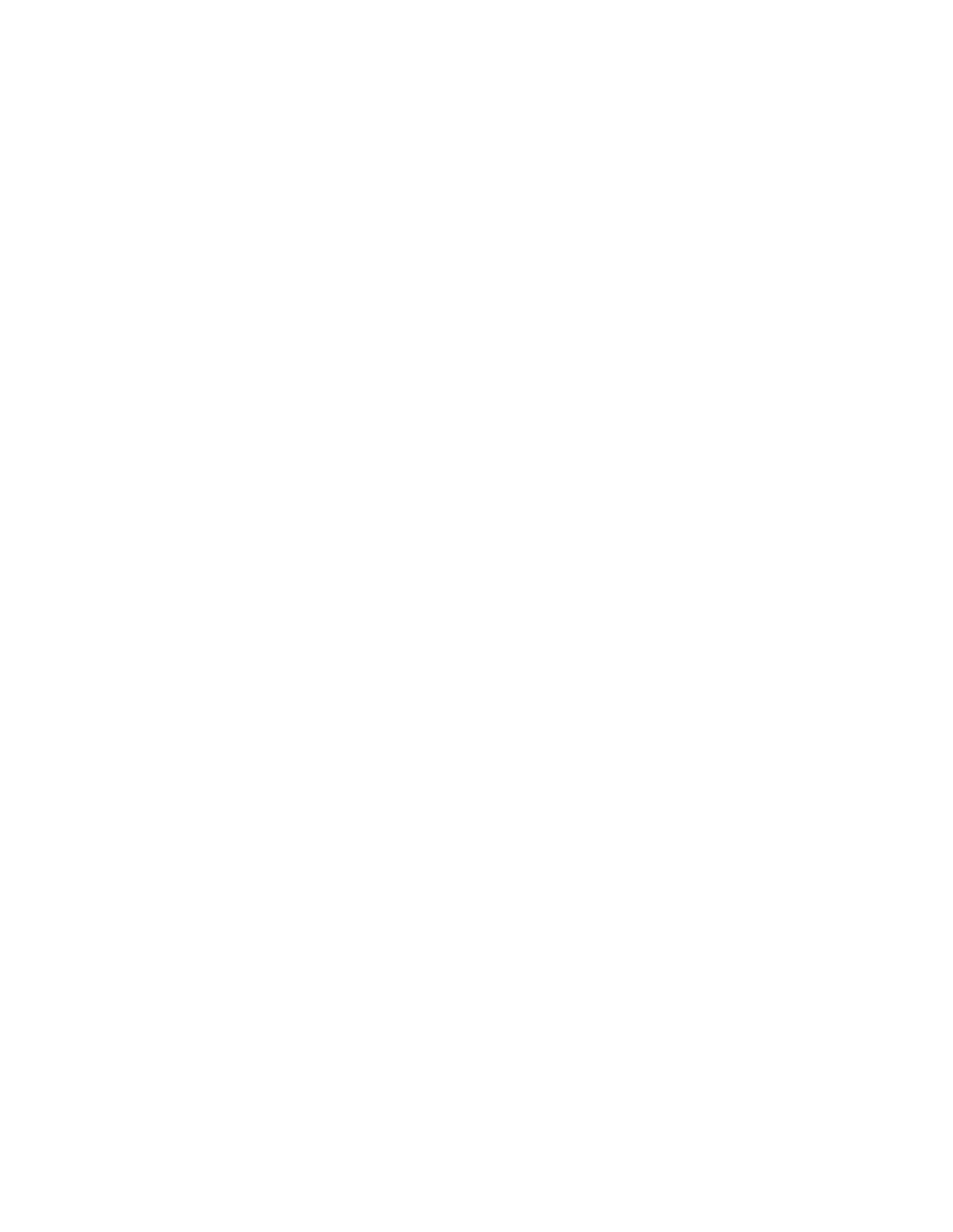Plans to involve a wide range of stakeholders.

(4) A References Cited section, **not to exceed two pages**.

(5) Biographical Sketches of the proposed Center Director (PI) and key participants (co-PIs), **not to exceed two pages each.**

(6) Cumulative proposal budget for the entire Center, including subawards to other institutions, as applicable, **for the fiveyear total only,** provided as a single budget page. To do this in FastLane, please enter the 5-year total budget in FastLane as the year 1 budget – this will also print as the cumulative budget in FastLane. In the same way, if more than one institution is involved, include a separate single five-year total budget for each non-lead institution (subawardee) if, and only if, the 5 year total for that subawardee exceeds \$3 million. Also provide a single budget justification for anticipated costs for the first year of the project, for the entire Center including all subawardee institutions (limited to 2 pages).

(7) Special Information/Supplementary Documentation, consisting **only** of:

7.a. A **list of each participating institution, and each participating investigator** (at the faculty level or equivalent), by full name, and indicate his or her institutional and departmental affiliations. Additional biographical information is **not** required in the preliminary proposal. Names should be grouped by institution, and listed alphabetically within each group.

7b. A **one-page synopsis of institutional and other commitments** to the proposed Center. (Letters of support should not be included at this stage).

**Preliminary proposals and cost sharing are only required for NSECs. Preliminary proposals that exceed the page limitations will be ineligible for consideration and will be returned without review.**

## **Full Proposal Instructions:**

Proposals submitted in response to this program announcement/solicitation should be prepared and submitted in accordance with the general guidelines contained in the NSF *Grant Proposal Guide* (GPG). The complete text of the GPG is available electronically on the NSF Website at: [http://www.nsf.gov/cgi-bin/getpub?gpg.](http://www.nsf.gov/cgi-bin/getpub?gpg) Paper copies of the GPG may be obtained from the NSF Publications Clearinghouse, telephone (703) 292-7827 or by e-mail from [pubs@nsf.gov.](mailto:pubs@nsf.gov)

**Proposal preparation instructions supplement or deviate from the standard GPG instructions. Each of the major areas has its own set of instruction/deviations that are provided in this section:**

- **A. Nanoscale Interdisciplinary Research Teams (NIRT)**
- **B. Nanoscale Exploratory Research (NER)**
- **C. Nanoscale Science and Engineering Centers (NSEC)**

## **A. NANOSCALE INTERDISCIPLINARY RESEARCH TEAMS (NIRT)**

## **NIRT - Proposal Preparation and Submission Instructions**

Proposers must identify the program solicitation number **NSF 04-043** in the program announcement/solicitation block on the Cover Sheet and to select "**Nanoscale: Interdiscpl Resrch T**" from the FastLane org. unit pull-down list. Proposal title must begin with "**NIRT:**". For administrative purposes, all NIRT proposals must be submitted via FastLane to CTS (contact Geoff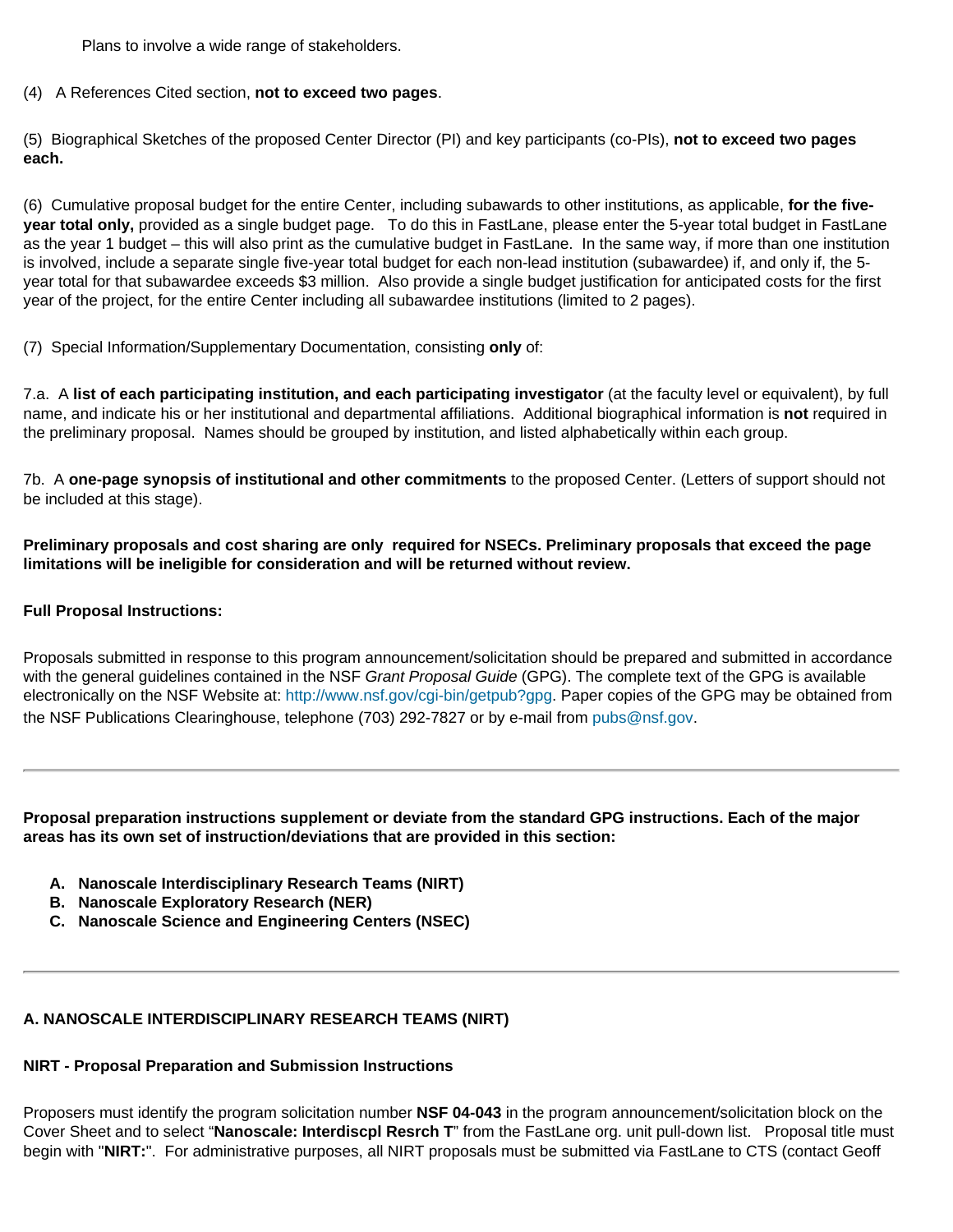Prentice, [gprentic@nsf.gov\)](mailto:gprentic@nsf.gov). Proposers must indicate in order of priority one (or more) of the eight research and education themes described in Section II which the proposal addresses. This must be stated in the last line of the project summary, and it will be used to assist in assignment of the proposal to the most appropriate panel. **Failure to follow these instructions may delay processing.**

*NOTE* : The Project Summary and Project Description sections must indicate, in separate statements, the intellectual merit of the proposed work and its broader impacts. (See Section VI.)

NIRT proposals must conform to the requirements of the *Grant Proposal Guide (GPG),* with three modifications:

- Collaborative research activities should be described and submitted in a single proposal in which a single award is requested, with subawards administered by the lead organization to any other participating organizations. (See GPG section II.D.3.a.) This solicitation encourages team approaches in the belief that a synergistic blend of expertise is needed to make major headway in research, education, and development of the infrastructure. Budgets for any subawards to different organizations must be included.
- The project description is limited to fifteen (15) pages plus one (1) additional page per each co-principal investigator. For example, a proposal with one (1) principal investigator and four (4) co-principal investigators listed on the cover page and budget request would be limited to 19 pages of project description. The maximum number of PIs and Co-PIs is five, so the maximum number of pages in the project description would be 19 pages.
- The project description should include a discussion of the management, education and outreach aspects of the project. The proposal should describe the roles to be played by the participating organizations, the responsibilities of the managing PI and the activities of associated partners, and arrangements for networking, exchange, and dissemination of data and results. The managing PI must be from the lead organization. Details on the education, training, and outreach activities planned as part of the project should be included. Opportunities for students to obtain novel research or educational experiences should be detailed, as well as any specific training activities or workshops.

The page limitation guidelines described above will be strictly enforced.

*Proposal Deadline Date*: Full proposals for NIRT are due by *5 p.m. proposer's local time* on *November 12, 2004*. Proposals must be submitted electronically through the FastLane system by the *lead organization*.

Inquiries regarding NIRT proposals should be directed to Geoff Prentice ([gprentic@nsf.gov\)](mailto:gprentic@nsf.gov), Program Director, Chemical and Transport Systems.

## **B. NANOSCALE EXPLORATORY RESEARCH (NER)**

## **NER - Proposal Preparation and Submission Instructions**

Proposers must identify the program solicitation number **NSF 04-043** in the program announcement/solicitation block on the Cover Sheet and to select "**Nanoscale: Exploratory Rsrch**" from the FastLane org. unit pull-down list. The proposal title must begin with "**NER:** ". For administrative purposes, all NER proposals must be submitted via FastLane to BES (contact Leon Esterowitz, [lesterow@nsf.gov](mailto:lesterow@nsf.gov)). Proposers must indicate one (or more) of the seven research and education themes listed in Section II.B which the proposal addresses; this must be stated in the last line of the project summary. **Failure to follow these instructions may delay processing.**

*NOTE* : The Project Summary and Project Description sections must indicate, in separate statements, the intellectual merit of the proposed work and its broader impacts. (See Section VI.)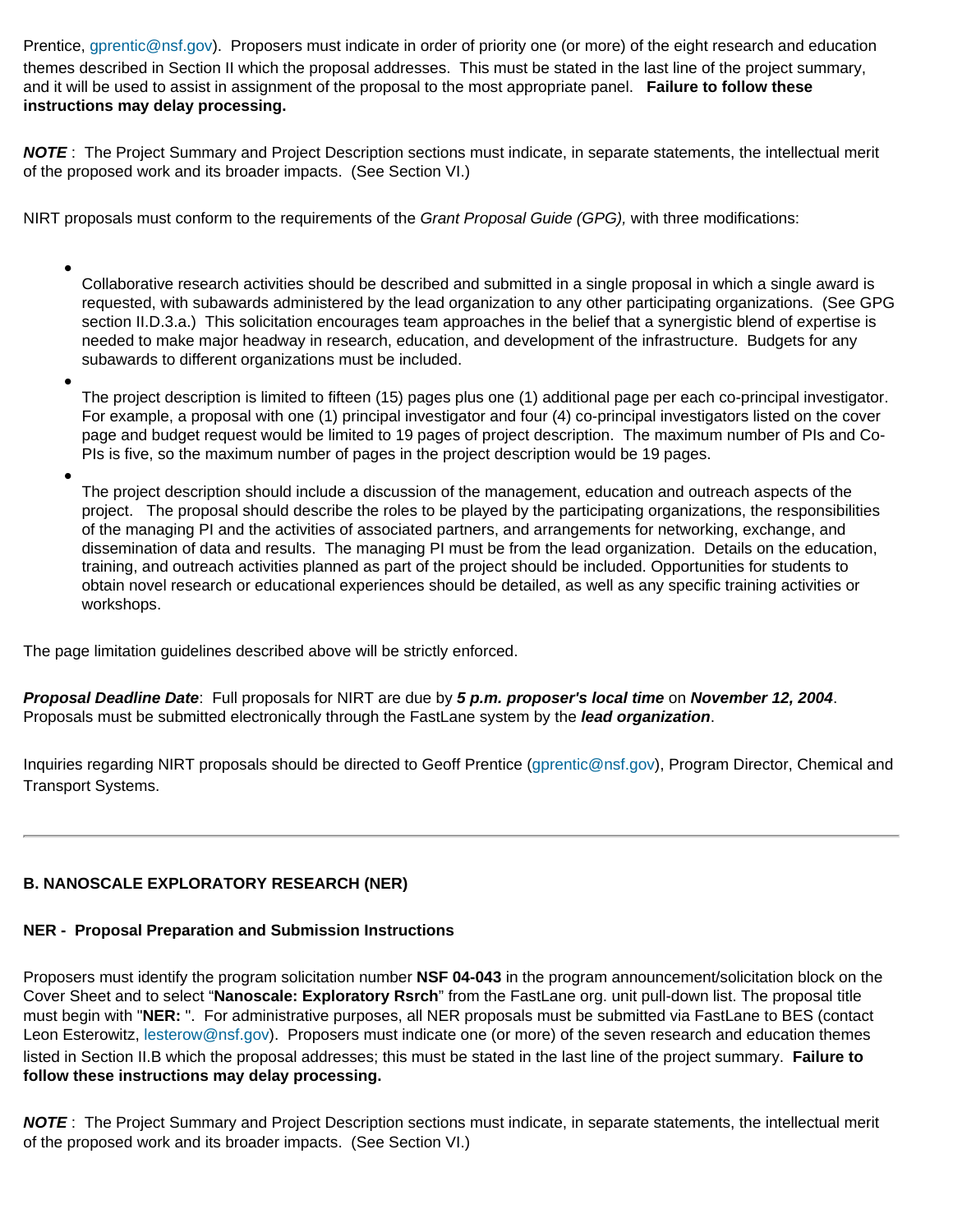*Proposal Deadline Date*: Full proposals for NER are due by *5 p.m. proposer's local time* on *November 18, 2004*. Proposals must be submitted electronically through the FastLane system by the *lead institution*.

Investigators are strongly encouraged to contact the NSF staff members in the program covering the proposal topic (all directorates except for the Mathematical and Physical Sciences) before submitting an NER proposal if there are questions. For general questions about NER requirements contact Leon Esterowitz [\(lesterow@nsf.gov\)](mailto:lesterow@nsf.gov).

## **C: NANOSCALE SCIENCE AND ENGINEERING CENTERS (NSEC)**

### **NSEC - Proposal Preparation and Submission Instructions**

Proposers must identify the program solicitation number **NSF 04-043** in the program announcement/solicitation block on the Cover Sheet and to select "**Nanoscale Science & Engin Ctr**." from the FastLane org. unit pull-down list. The preliminary proposal and full proposal title(s) must begin with "**NSEC:**" Compliance with this requirement is critical to determining the relevant proposal processing guidelines. **Failure to follow these instructions may delay processing.**

## *FULL PROPOSAL*

By invitation from NSF (and only with invitation) full proposals must be submitted via NSF FastLane by 5:00 p.m. proposer's local time on March 1, 2005. A clear disclosure must be made on the Cover Sheet if a related proposal has been submitted or is planned to be submitted to another federal agency. A brief explanation of overlap (up to one page) should be provided in the supplementary documentation section of the FastLane proposal preparation module.

The proposal must contain the following items in the order indicated. **Proposals that exceed the page limitations will be ineligible for consideration and will be returned without review**. Items (4) through (10), (11), and (12) if appropriate or applicable, below should be entered in the "Project Description", in the order given here**.**

(1) *NSF Cover Sheet***.**

(2) *Table of Contents***.** Will be generated automatically by FastLane.

(3) *Executive Summary* (*to be entered in the Project Summary section*)**.** Provide a clear vision for and overarching description of the proposed Center and its potential impact. Briefly describe the institutional setting(s) of the Center, its proposed scope and organization, activities in research and education and their integration, development of human resources, collaborative activities with industry and other sectors, links with related major research teams or Centers on or off campus, and management plan. Describe, in separate statements, the intellectual merit of the proposed work and its broader impacts. (See Section VI.) **Limit: 3 pages**.

(4) *List of Participants*. List each participating institution, and each participant (faculty level or equivalent), by full name, and indicate his or her institutional and departmental affiliation. Names should be grouped by institution, and listed alphabetically within each group.

(5) *Project Description*. Provide a concise description of the long-term research goals and intellectual focus of the Center, and describe the planned research activities in sufficient detail to enable their scientific and engineering merit and significance to be assessed. Describe the role and intellectual contribution of each faculty-level participant, and briefly outline the resources available or planned to accomplish the research goals (it will be helpful to *underline* the name of each investigator wherever it occurs). The need for an interactive, interdisciplinary approach involving a team of investigators, and the means of achieving this, should be clearly established. Describe proposed interactions with other groups and institutions as appropriate. Describe, in separate statements, the intellectual merit of the proposed work and its broader impacts (see Section VI). **Limit for this section: 15 pages, including diagrams, figures and illustrations.** *IMPORTANT NOTE:* Even if diagrams, figures and illustrations are submitted in the supplementary documentation section of the FastLane proposal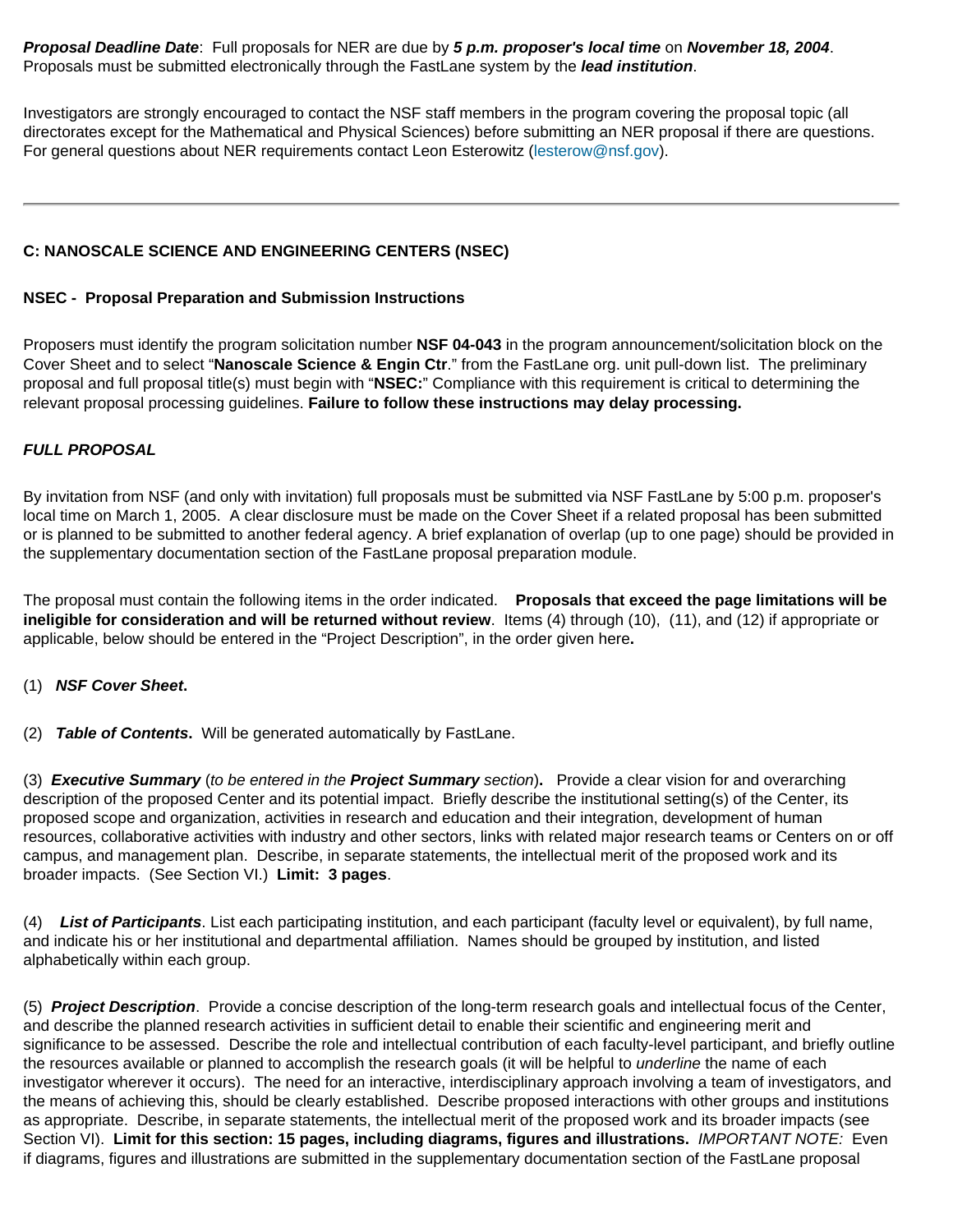preparation module, they must still be counted in the 15-page limit for this section.

(6) *Education, Human Resources, and Outreach*. Describe the proposed activities of the Center in education and human resource development, including plans for participation by undergraduates, pre-college students and teachers if appropriate, and members of underrepresented groups. Interdisciplinary fellowships may include undergraduate and graduate students, postdoctoral fellows, senior researchers or faculty. Outline plans for seminar series, colloquia, workshops, conferences, summer schools and related activities, as appropriate. Describe any additional outreach programs not included in other sections of the proposal. **Limit: 5 pages**.

(7) *Collaboration with Industry and Public and Private Sector Organizations*. Describe the proposed interactions and collaborations with industry, non-governmental organizations and, where appropriate, with other institutions and sectors, including government laboratories and national user facilities. Define the goals of the collaboration, and describe the planned activities. Describe the roles of the senior participants, the mechanisms planned to stimulate and facilitate knowledge transfer, and the potential long-term impact of the collaborations. **Limit: 3 pages**.

(8) *Seed Funding and Emerging Areas*. The NSEC should have a mechanism to identify and support exploratory efforts, including proof-of-concept projects in emerging areas relevant to the Center's intellectual focus. NSF intends to provide flexibility for NSECs to respond quickly and effectively to new opportunities. These may include (but are not limited to): seed support for junior faculty and for investigators changing fields; high-risk high-reward research projects; the development of tools to facilitate research or outreach activities at remote sites; and innovative interdisciplinary educational ventures. Seed funding through the Center is not intended to provide a substitute for NSF individual investigator funding: the criteria and mechanisms for selecting and evaluating projects must be clearly addressed in the management plan. Include the names of key investigators expected to pursue exploratory projects for the first year. **Limit: 3 pages.**

(9) *Management Plan*. Describe the plans for administration of the Center, including the functions of key personnel and the role of the external advisory committee, the executive committee, and the program committee. Describe the procedures and criteria used to select, administer, and evaluate the research programs of the Center, including seed funding and collaborative programs with other groups and institutions as appropriate. Describe plans for implementing and evaluating the educational programs and outreach activities of the Center. **Limit: 3 pages**.

(10) *Institutional and Other Sector Support*. Outline institutional and other commitments to the Center, including cost sharing funds or in-kind (see (14) below), space, faculty and staff positions, access to capital equipment and existing facilities and resources, commitments for collaboration and outreach programs. Identify sources of cost sharing and when they would be available. **Limit: 1 page**.

(11) The following requirements are specific to each center and can be addressed in additional pages:

## **The Center on Hierarchical Manufacturing (CHM)**

**11A. (CHM) Systems-Level Focus, Proof-of-Concept Test Beds, and Design and Development Activities**. Describe the system-level focus driving the research from discovery through the proof-of-concept, including design and/or prototyping efforts and proof-of-concept test beds. Also describe any connection with development of new technologies, products and services, and partnerships in developing these activities. **Limit: 4 pages.**

**11B. (CHM) Collaboration with the other centers on nanomanufacturing**, Describe the existing connections and plans to (a) collaborate with grantees from other agencies with similar programs; (b) share resources with those programs for mutual advantage; (c) work toward a nanomanufacturing network that encourages extensive industrial collaboration; and (d) participate in joint nanomanufacturing reviews. **Limit: 2 pages.**

**11C. Studies of Societal Implications.** Describe the research and educational activities addressing the potential economic, legal, ethical and other societal implications of nanomanufacturing**. Limit: 3 pages.**

## **Center for Nanotechnology in Society (CNS)**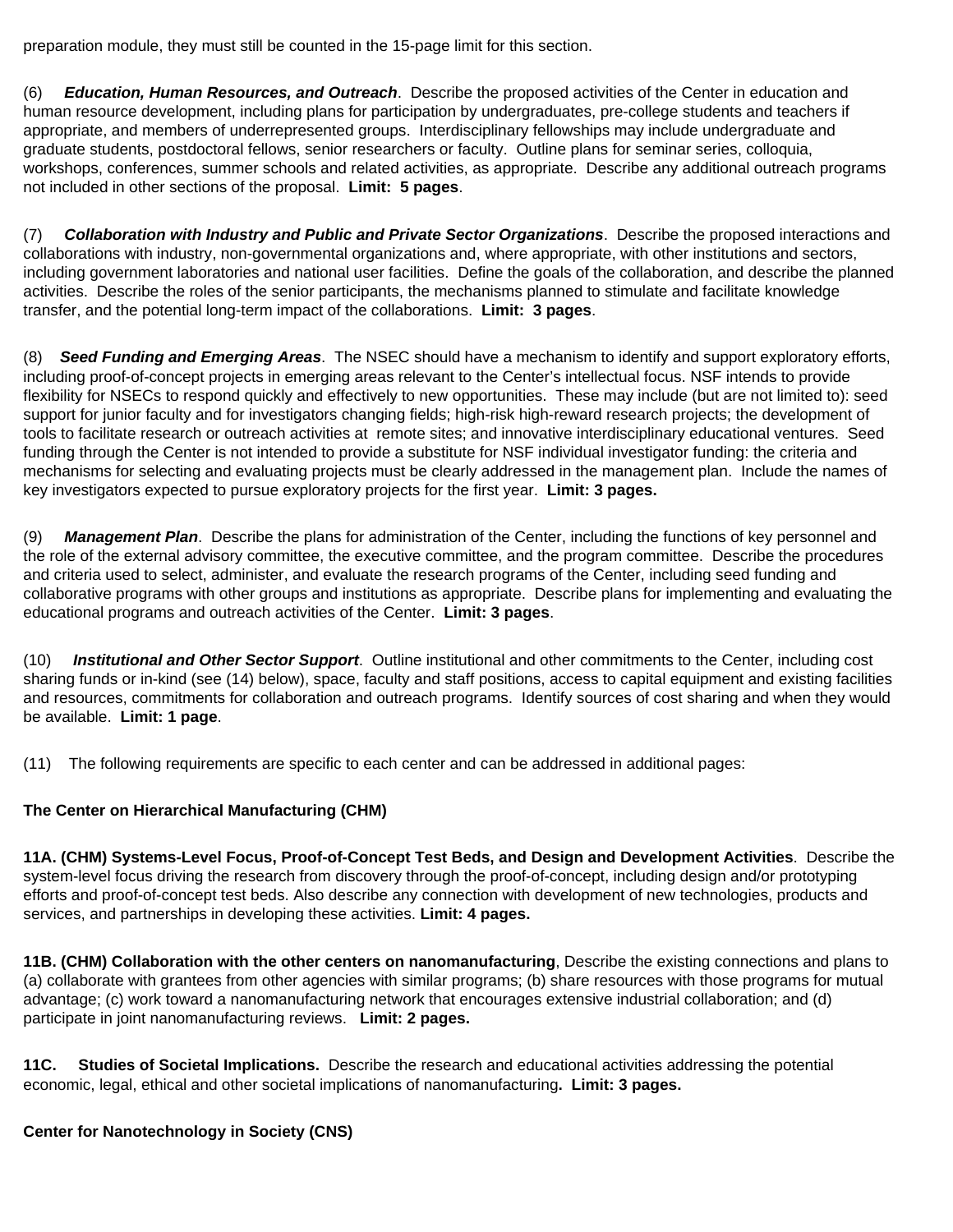**11A. (CNS) Long-term vision and specific research foci.** Elaborate the long-term vision for addressing societal, ethical, environmental and educational concerns, through research, education, outreach and dissemination. Justifications for specific research foci should take account of a broad range of interests and concerns. **Limit: 4 pages.**

**11 B. (CNS) Collaboration with other NSEC and NIRT grantees on topics related to responsible nanotechnology.** Describe the existing connections and plans to collaborate with other NSE grantees (and grantees of other agencies, if appropriate). **Limit: 2 pages.**

**11C. (CNS) Clearinghouse and outreach.** Specify activities and relevant partners. **Limit: 2 pages.**

## (12) **Other Activities:** *Complete the following sections only if appropriate or applicable***:**

12A. **International Collaboration**. Describe the nature of the collaboration and the expected international and scientific or engineering benefits to the research and education program. Include a description of the research facilities at the foreign site, as appropriate, and of the division of effort and expertise among the collaborators. **Limit: 1 page**.

12B. **Shared Research Facilities.** Describe the shared facilities to be established or collaborated with, including specific major instrumentation and plans for instrument development if any. Describe plan for maintaining and operating the facilities or resources, including staffing and provision for user fees for outside users if appropriate. **Limit: 2 pages.**

(13)*References Cited Section* (not to exceed 5 pages).

## (14)*Biographical Sketches.*

Include a biographical sketch for each faculty-level (or equivalent) participant, listing mentors and collaborators, and up to ten publications most pertinent to this proposal. **Limit: 2 pages for each investigator.** 

## (15)*Budget Pages*

Submit budget pages for the Center for each year of support (1 through 5). FastLane will generate a five-year cumulative budget automatically. Provide separate budget pages for the lead institution and any other subawards irrespective of amount. Also provide budget justification for the five-year cumulative budget, for the lead institution and for all participating subawardees. The budget justification is **limited to 5 pages**.

## *Budgetary Information (Preliminary Proposals and Full Proposals) on Cost Sharing Requirements*

Cost sharing at a level equal to 10% of the total amount requested from NSF funds is required for all NSEC proposals. The proposed cost sharing must be shown on line M of the proposal budget. The narrative associated with cost sharing should be included in the budget justification that is a part of the proposal budget. Justification on faculty and staff support, access to instrumentation, location and space, must be also included in the budget justification.

Only items that would be allowable under the applicable cost principles, if charged to the project, may be included in the awardee's contribution to cost sharing. Contributions may be made from any non-Federal source, including non-Federal grants and contracts, and may be cash or in kind (see OMB Circular A-110, Section 23). It should be noted that contributions counted as cost sharing toward projects of another Federal agency may not be counted towards meeting the specific cost sharing requirements of the NSF award.

All cost sharing amounts are subject to audit. Failure to provide the level of cost sharing reflected in the approved award budget may result in termination of the NSF award, disallowance of award costs and/or refund of award funds to NSF.

## (16) *Current and Pending Support*.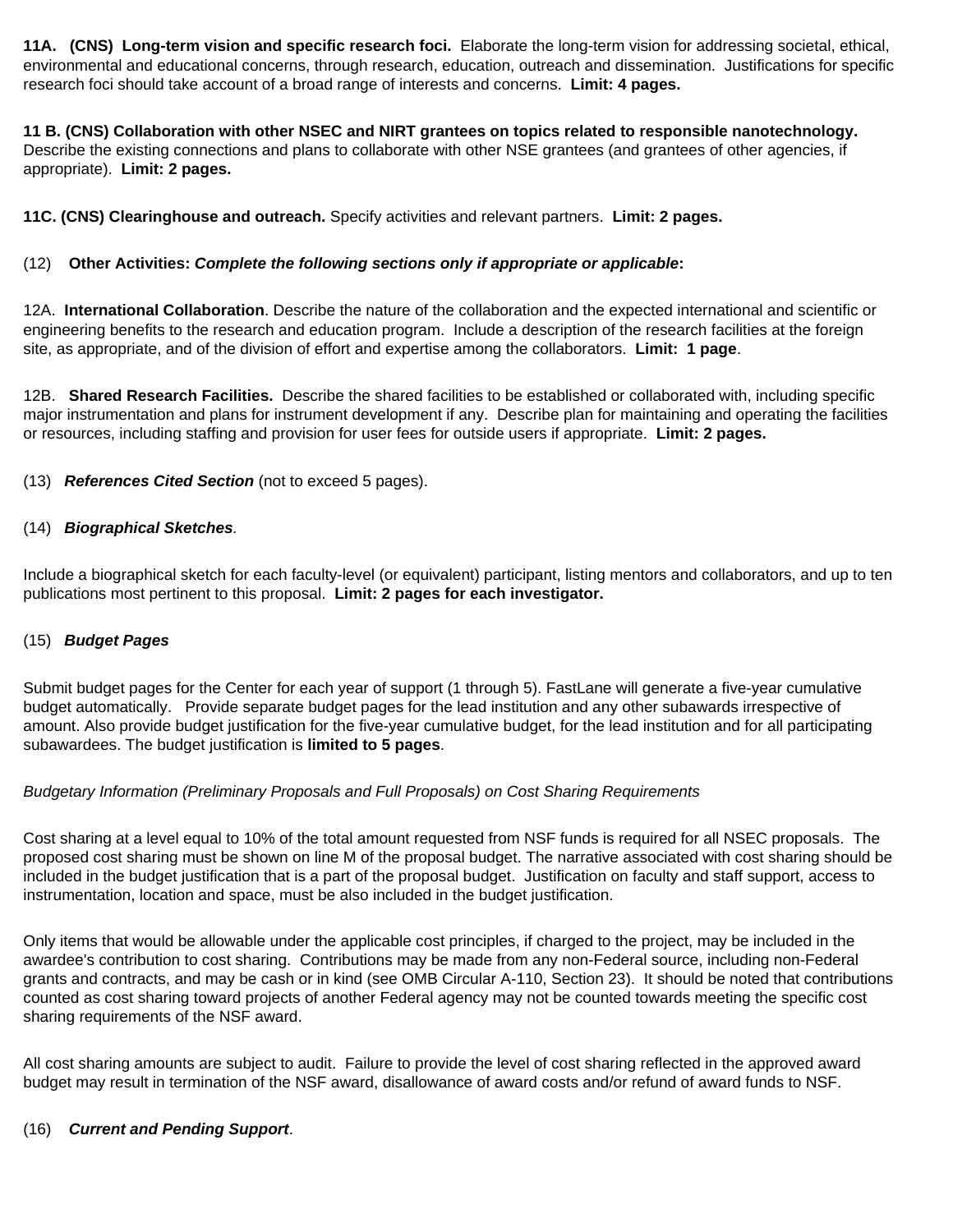List current and pending support for the Center Director and co-Principal Investigators. Enter in "Current and Pending Support" FastLane form.

## (17)*Reviewer Information*

Enter the following information into the FastLane "List of Suggested Reviewers" form: (1) in the "Reviewers Not To Include" section - a list of individuals (and their affiliations) *outside* the participating institutions whose participation in the review of the full proposal might constitute a conflict of interest through association with the participants; and (2) in the "Suggested Reviewers" section - a list of individuals who might be suitable to act as impartial reviewers.

### *PROPOSAL DUE DATES for NSEC***:**

**PRELIMINARY PROPOSALS** must be submitted via FastLane by 5:00 PM proposer's local time on **November 10, 2004**. NSF will issue letters of invitation by December 15, 2003 to submit full proposals.

**FULL PROPOSALS** – by invitation from NSF only – must be submitted via FastLane by 5:00 PM proposer's local time on **March 1, 2005**.

Investigators are strongly encouraged to contact the cognizant NSF Program Officers listed in this solicitation before submitting an NSEC proposal. For general questions about NSEC requirements contact Jian Cao ([jcao@nsf.gov](mailto:jcao@nsf.gov), for Center for Hierarchical Nanomanufacturing) or Rachelle Hollander ([rholland@nsf.gov](mailto:rholland@nsf.gov), for the Center on Nanotechnology in Society).

Proposers are reminded to identify the program announcement/solicitation number (04-043) in the program announcement/ solicitation block on the proposal Cover Sheet. Compliance with this requirement is critical to determining the relevant proposal processing guidelines. Failure to submit this information may delay processing.

#### <span id="page-20-0"></span>**B. Budgetary Information**

## **Cost Sharing:**

Cost sharing is required for the Nanoscale Science and Engineering Centers (NSEC). *Cost sharing equal to 10% of the total amount requested from NSF is required for NSEC.* Cost sharing may be cash or in kind, and is subject to audit.

Cost sharing is not required for the Nanoscale Interdisciplinary Research Teams (NIRT) or the Nanoscale Exploratory Reserch (NER).

The proposed cost sharing must be shown on Line M on the proposal budget. Documentation of the availability of cost sharing must be included in the proposal. Only items which would be allowable under the applicable cost principles, if charged to the project, may be included as the awardee's contribution to cost sharing. Contributions may be made from any non-Federal source, including non-Federal grants or contracts, and may be cash or in-kind (see OMB Circular A-110, Section 23). It should be noted that contributions counted as cost-sharing toward projects of another Federal agency may not be counted towards meeting the specific cost-sharing requirements of the NSF award. All cost-sharing amounts are subject to audit. Failure to provide the level of cost-sharing reflected in the approved award budget may result in termination of the NSF award, disallowance of award costs and/or refund of award funds to NSF.

#### <span id="page-20-1"></span>**C. Due Dates**

Proposals must be submitted by the following date(s):

## **Preliminary Proposals** *(required):*

November 10, 2004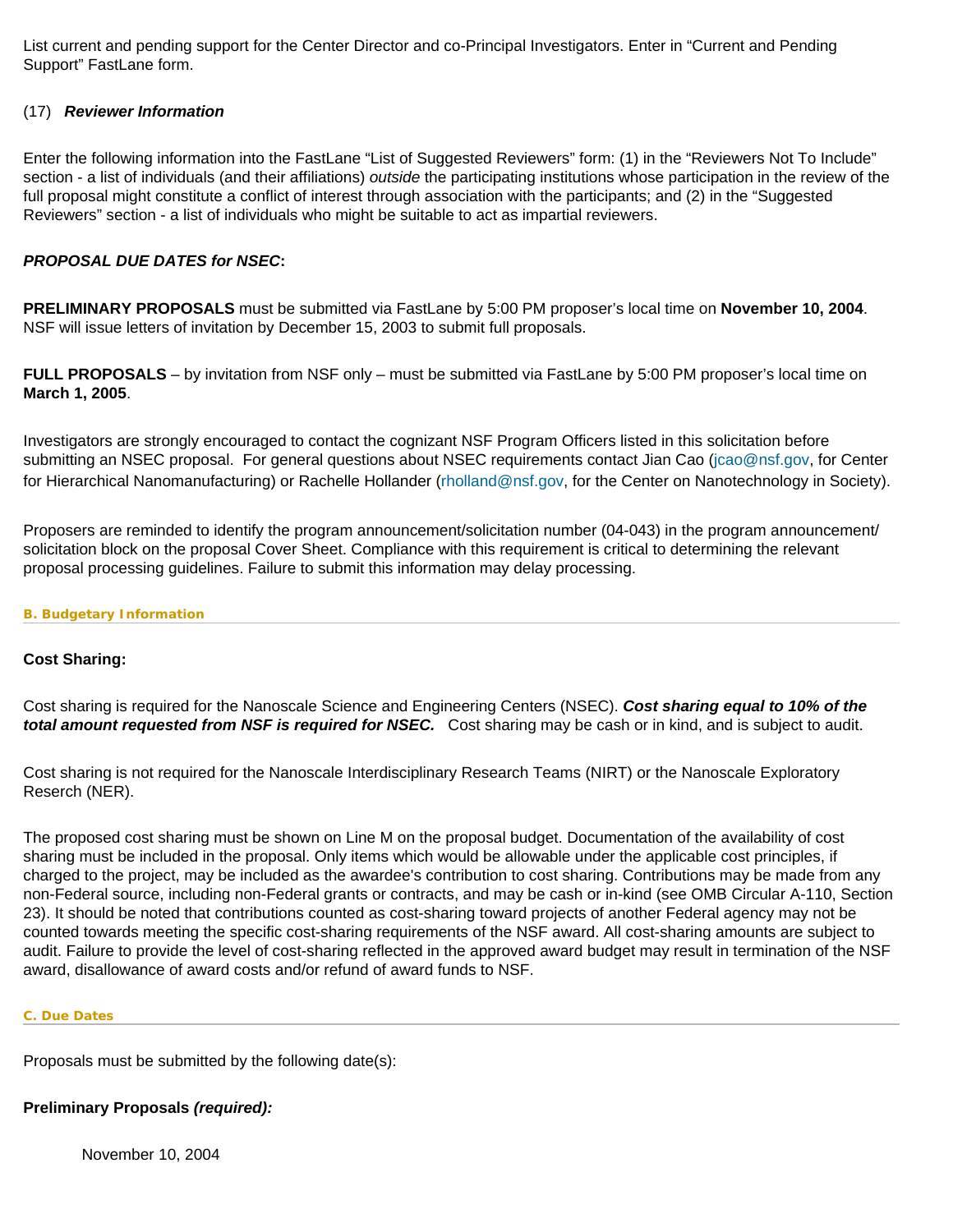Preliminary proposals are only required for Nanoscale Science and Engineering Centers (NSEC).

**Full Proposal Deadline(s)** (due by 5 p.m. proposer's local time):

November 12, 2004 for Nanoscale Interdisciplinary Research Teams (NIRT)

November 18, 2004 for Nanoscale Exploratory Research (NER)

March 01, 2005

for Nanoscale Science and Engineering Centers (NSEC): Full proposals may ONLY be submitted by invitation from NSF.

## <span id="page-21-0"></span>**D. FastLane Requirements**

Proposers are required to prepare and submit all proposals for this announcement/solicitation through the FastLane system. Detailed instructions for proposal preparation and submission via FastLane are available at: [https://www.fastlane.nsf.gov/a1/](https://www.fastlane.nsf.gov/a1/newstan.htm) [newstan.htm](https://www.fastlane.nsf.gov/a1/newstan.htm). For FastLane user support, call the FastLane Help Desk at 1-800-673-6188 or e-mail [fastlane@nsf.gov](mailto:fastlane@nsf.gov). The FastLane Help Desk answers general technical questions related to the use of the FastLane system. Specific questions related to this program announcement/solicitation should be referred to the NSF program staff contact(s) listed in Section VIII of this announcement/solicitation.

*Submission of Electronically Signed Cover Sheets*. The Authorized Organizational Representative (AOR) must electronically sign the proposal Cover Sheet to submit the required proposal certifications (see Chapter II, Section C of the [Grant Proposal](http://www.nsf.gov/pubsys/ods/getpub.cfm?gpg) [Guide](http://www.nsf.gov/pubsys/ods/getpub.cfm?gpg) for a listing of the certifications). The AOR must provide the required electronic certifications within five working days following the electronic submission of the proposal. Proposers are no longer required to provide a paper copy of the signed Proposal Cover Sheet to NSF. Further instructions regarding this process are available on the FastLane Website at: [http://](http://www.fastlane.nsf.gov/) [www.fastlane.nsf.gov](http://www.fastlane.nsf.gov/)

## <span id="page-21-2"></span><span id="page-21-1"></span>**VI. PROPOSAL REVIEW INFORMATION**

**A. NSF Proposal Review Process**

Reviews of proposals submitted to NSF are solicited from peers with expertise in the substantive area of the proposed research or education project. These reviewers are selected by Program Officers charged with the oversight of the review process. NSF invites the proposer to suggest, at the time of submission, the names of appropriate or inappropriate reviewers. Care is taken to ensure that reviewers have no conflicts with the proposer. Special efforts are made to recruit reviewers from non-academic institutions, minority-serving institutions, or adjacent disciplines to that principally addressed in the proposal.

The National Science Board approved revised criteria for evaluating proposals at its meeting on March 28, 1997 [\(NSB 97-](http://www.nsf.gov/pubsys/ods/getpub.cfm?nsb9772) [72\).](http://www.nsf.gov/pubsys/ods/getpub.cfm?nsb9772) All NSF proposals are evaluated through use of the two merit review criteria. In some instances, however, NSF will employ additional criteria as required to highlight the specific objectives of certain programs and activities.

On July 8, 2002, the NSF Director issued [Important Notice 127](http://www.nsf.gov/pubsys/ods/getpub.cfm?iin127), Implementation of new Grant Proposal Guide Requirements Related to the Broader Impacts Criterion. This Important Notice reinforces the importance of addressing both criteria in the preparation and review of all proposals submitted to NSF. NSF continues to strengthen its internal processes to ensure that both of the merit review criteria are addressed when making funding decisions.

In an effort to increase compliance with these requirements, the January 2002 issuance of the GPG incorporated revised proposal preparation guidelines relating to the development of the Project Summary and Project Description. Chapter II of the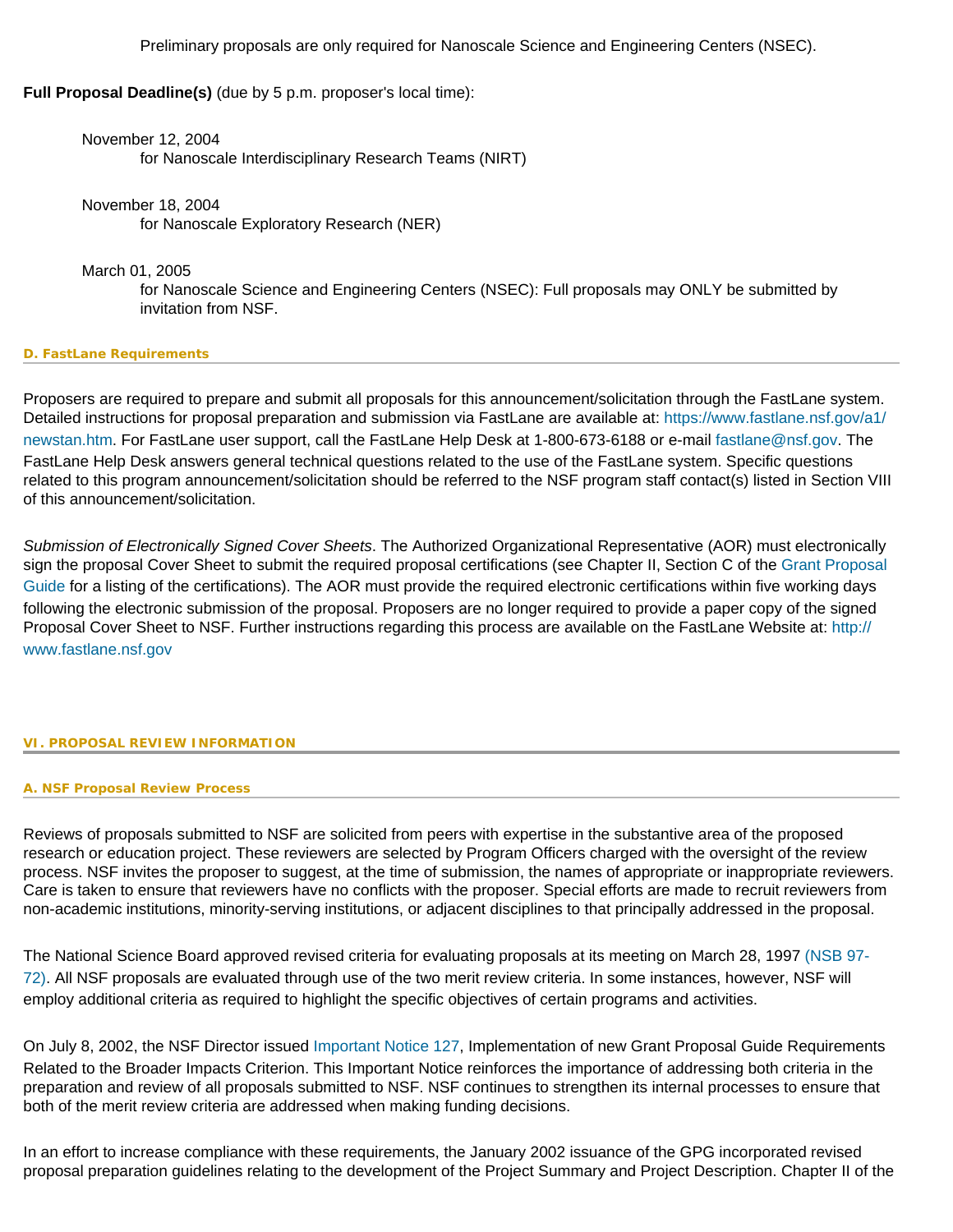GPG specifies that Principal Investigators (PIs) must address both merit review criteria in separate statements within the onepage Project Summary. This chapter also reiterates that broader impacts resulting from the proposed project must be addressed in the Project Description and described as an integral part of the narrative.

Effective October 1, 2002, NSF will return without review proposals that do not separately address both merit review criteria within the Project Summary. It is believed that these changes to NSF proposal preparation and processing guidelines will more clearly articulate the importance of broader impacts to NSF-funded projects.

The two National Science Board approved merit review criteria are listed below (see the [Grant Proposal Guide](http://www.nsf.gov/pubsys/ods/getpub.cfm?gpg) Chapter III.A for further information). The criteria include considerations that help define them. These considerations are suggestions and not all will apply to any given proposal. While proposers must address both merit review criteria, reviewers will be asked to address only those considerations that are relevant to the proposal being considered and for which he/she is qualified to make judgments.

## **What is the intellectual merit of the proposed activity?**

How important is the proposed activity to advancing knowledge and understanding within its own field or across different fields? How well qualified is the proposer (individual or team) to conduct the project? (If appropriate, the reviewer will comment on the quality of the prior work.) To what extent does the proposed activity suggest and explore creative and original concepts? How well conceived and organized is the proposed activity? Is there sufficient access to resources?

### **What are the broader impacts of the proposed activity?**

How well does the activity advance discovery and understanding while promoting teaching, training, and learning? How well does the proposed activity broaden the participation of underrepresented groups (e.g., gender, ethnicity, disability, geographic, etc.)? To what extent will it enhance the infrastructure for research and education, such as facilities, instrumentation, networks, and partnerships? Will the results be disseminated broadly to enhance scientific and technological understanding? What may be the benefits of the proposed activity to society?

NSF staff will give careful consideration to the following in making funding decisions:

#### *Integration of Research and Education*

One of the principal strategies in support of NSF's goals is to foster integration of research and education through the programs, projects, and activities it supports at academic and research institutions. These institutions provide abundant opportunities where individuals may concurrently assume responsibilities as researchers, educators, and students and where all can engage in joint efforts that infuse education with the excitement of discovery and enrich research through the diversity of learning perspectives.

#### *Integrating Diversity into NSF Programs, Projects, and Activities*

Broadening opportunities and enabling the participation of all citizens -- women and men, underrepresented minorities, and persons with disabilities -- is essential to the health and vitality of science and engineering. NSF is committed to this principle of diversity and deems it central to the programs, projects, and activities it considers and supports.

#### **Additional Review Criteria**:

Each of the following have its own set of specific review criteria and information:

- **A. Nanoscale Interdisciplinary Research Teams (NIRT)**
- **B. Nanoscale Exploratory Research (NER)**
- **C. Nanoscale Science and Engineering Centers (NSEC)**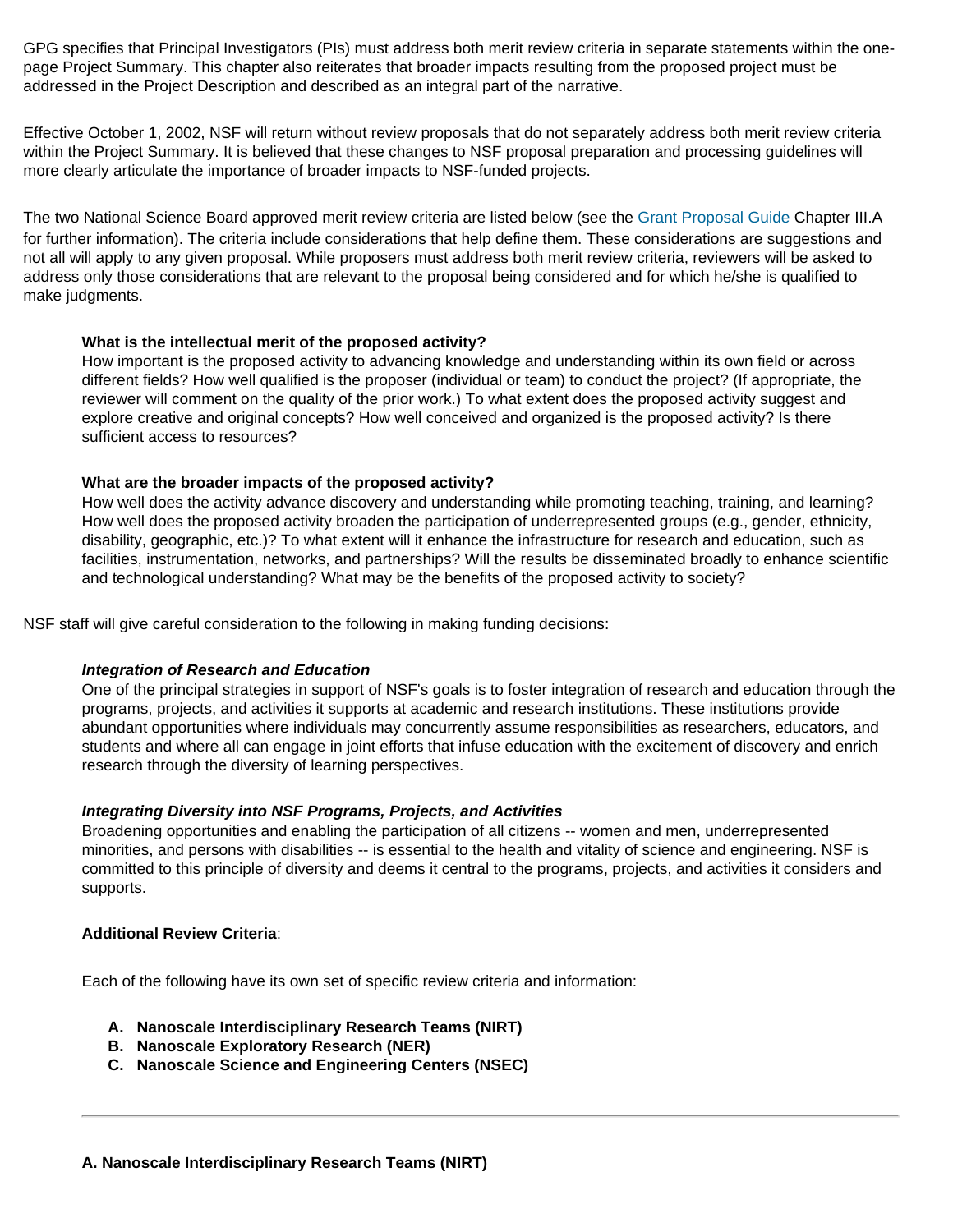In addition, the following criteria will be used:

●

Potential for significant contributions to the advancement of nanoscale science and engineering in one or more of the eight research and education themes;

● Strength of the collaborations planned and degree of interdisciplinarity;

● Value to education;

●

Appropriateness and likely effectiveness of industrial collaborations, collaborations with national laboratories, and comparable research groups in foreign countries, when applicable. Proposals will be evaluated not by the number of collaborators, but by the quality of the collaborations; and

● Likely effectiveness of the management plan.

## **B. Nanoscale Exploratory Research (NER)**

In addition, the following criteria will be used:

- The likelihood of a significant advance over existing knowledge, level of innovation, or breakthrough as compared to previous work;
- Scarcity of scientific and engineering data in new, relevant fields of research and education; and
- The research plan for the feasibility demonstration.

## **C. Nanoscale Science and Engineering Centers (NSEC)**

In addition, the following criteria will be used:

●

The effectiveness of the vision to drive a well-integrated and cross-disciplinary research program;

●

The level of synergy of research, education, and integration of the Center as a whole, providing it with the potential to make significant contributions to the advancement of nanoscience and engineering in either manufacturing at the nanoscale or societal implications of nanoscience and nanotechnology;

●

The quality of the education and educational partnership and outreach partnership programs;

●

The effectiveness and appropriateness of the partnerships with public and private sector organizations, government laboratories and/or other users of research outcomes;

●

The effectiveness of the activities to foster human resource development and enhanced participation of under-represented groups in science and engineering;

●

●

The effectiveness of the proposed management plan for research and education, including mechanisms for setting priorities and allocating resources, plans for self-evaluation, and plans for ensuring a flexible and innovative program; and

The appropriateness of the requested budget.

The evaluation may also include the following criteria as appropriate to the specific center :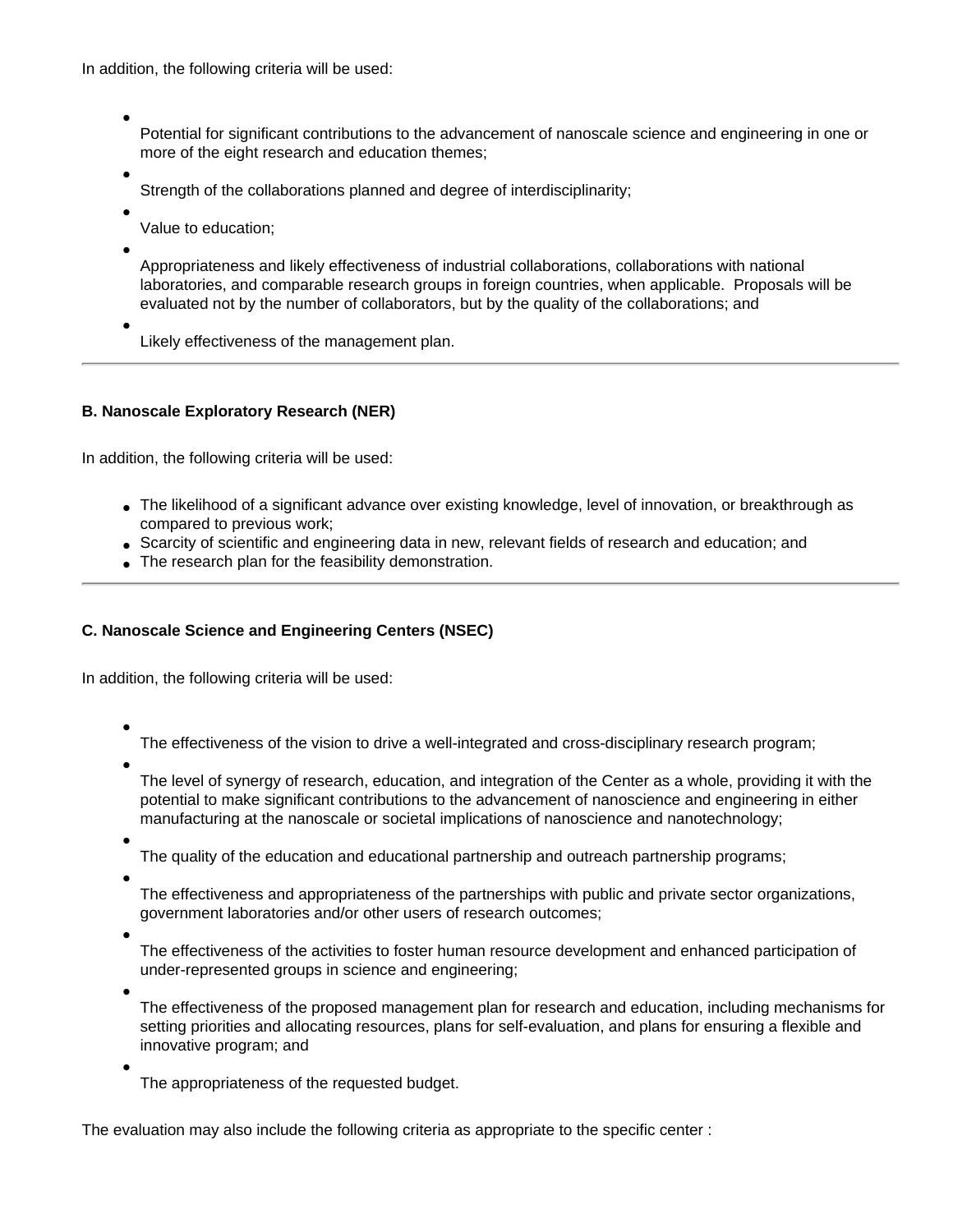The effectiveness of a systems-level focus in driving the research, and the appropriateness of proof-ofconcept test beds in integrating disparate efforts;

The effectiveness of the proposed collaboration with other U.S. and/or international centers, laboratories or groups;

- The appropriateness and level of integration among the shared facilities and research partners; and ●
- The effectiveness of plans to address the societal ramifications of advances in nanoscience and nanotechnology.

#### <span id="page-24-0"></span>**B. Review Protocol and Associated Customer Service Standard**

●

All proposals are carefully reviewed by at least three other persons outside NSF who are experts in the particular field represented by the proposal. Proposals submitted in response to this announcement/solicitation will be reviewed by Ad Hoc and/or panel review.

Reviewers will be asked to formulate a recommendation to either support or decline each proposal. The Program Officer assigned to manage the proposal's review will consider the advice of reviewers and will formulate a recommendation.

A summary rating and accompanying narrative will be completed and submitted by each reviewer. In all cases, reviews are treated as confidential documents. Verbatim copies of reviews, excluding the names of the reviewers, are sent to the Principal Investigator/Project Director by the Program Director. In addition, the proposer will receive an explanation of the decision to award or decline funding.

NSF is striving to be able to tell proposers whether their proposals have been declined or recommended for funding within six months. The time interval begins on the closing date of an announcement/solicitation, or the date of proposal receipt, whichever is later. The interval ends when the Division Director accepts the Program Officer's recommendation.

In all cases, after programmatic approval has been obtained, the proposals recommended for funding will be forwarded to the Division of Grants and Agreements for review of business, financial, and policy implications and the processing and issuance of a grant or other agreement. Proposers are cautioned that only a Grants and Agreements Officer may make commitments, obligations or awards on behalf of NSF or authorize the expenditure of funds. No commitment on the part of NSF should be inferred from technical or budgetary discussions with a NSF Program Officer. A Principal Investigator or organization that makes financial or personnel commitments in the absence of a grant or cooperative agreement signed by the NSF Grants and Agreements Officer does so at their own risk.

#### <span id="page-24-2"></span><span id="page-24-1"></span>**VII. AWARD ADMINISTRATION INFORMATION**

#### **A. Notification of the Award**

Notification of the award is made to *the submitting organization* by a Grants Officer in the Division of Grants and Agreements. Organizations whose proposals are declined will be advised as promptly as possible by the cognizant NSF Program Division administering the program. Verbatim copies of reviews, not including the identity of the reviewer, will be provided automatically to the Principal Investigator. (See section VI.A. for additional information on the review process.)

#### <span id="page-24-3"></span>**B. Award Conditions**

An NSF award consists of: (1) the award letter, which includes any special provisions applicable to the award and any numbered amendments thereto; (2) the budget, which indicates the amounts, by categories of expense, on which NSF has based its support (or otherwise communicates any specific approvals or disapprovals of proposed expenditures); (3) the proposal referenced in the award letter; (4) the applicable award conditions, such as Grant General Conditions (NSF-GC-1); \* or Federal Demonstration Partnership (FDP) Terms and Conditions \* and (5) any announcement or other NSF issuance that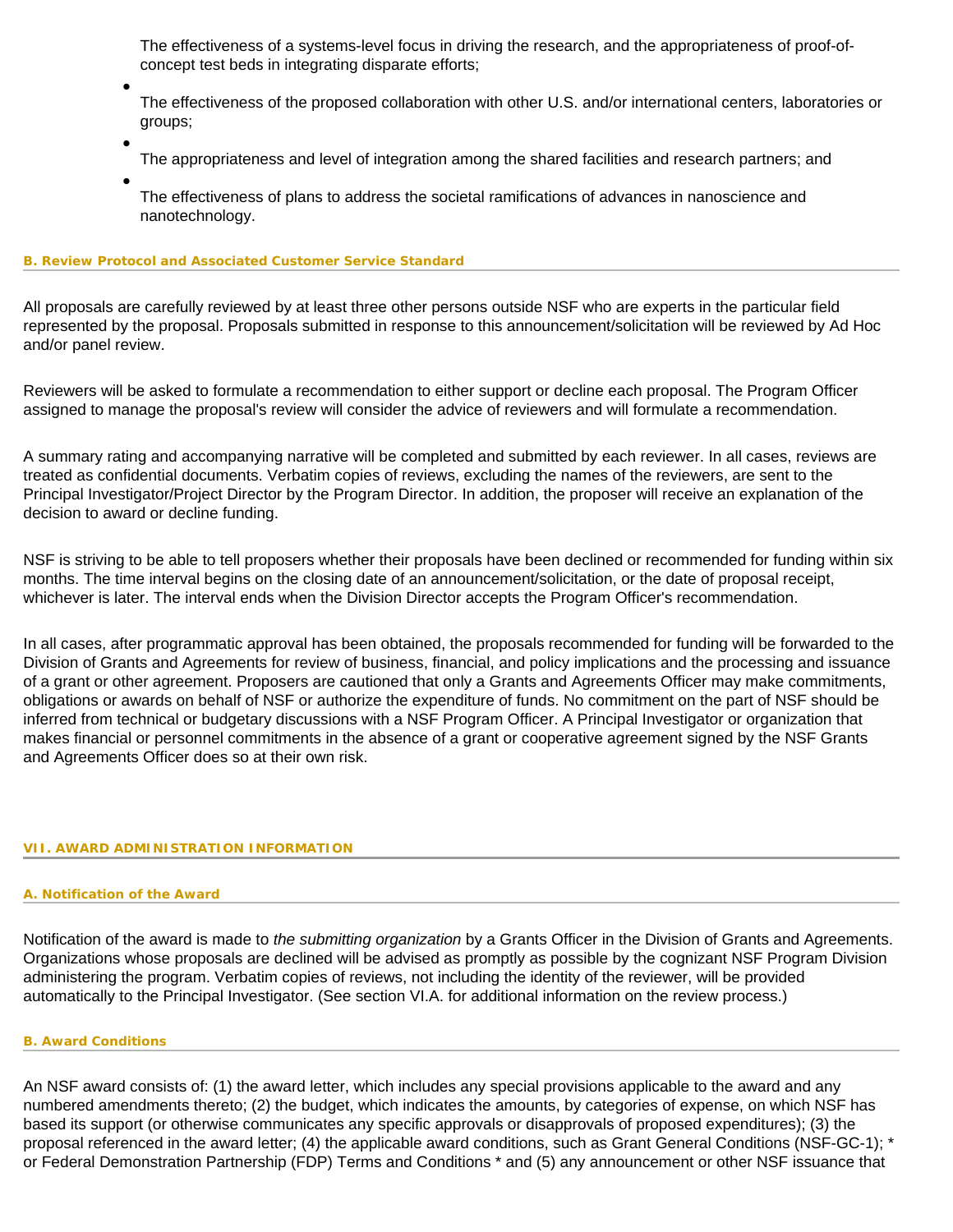may be incorporated by reference in the award letter. Cooperative agreement awards also are administered in accordance with NSF Cooperative Agreement Terms and Conditions (CA-1). Electronic mail notification is the preferred way to transmit NSF awards to organizations that have electronic mail capabilities and have requested such notification from the Division of Grants and Agreements.

\*These documents may be accessed electronically on NSF's Website at [http://www.nsf.gov/home/grants/grants\\_gac.htm](http://www.nsf.gov/home/grants/grants_gac.htm). Paper copies may be obtained from the NSF Publications Clearinghouse, telephone (703) 292-7827 or by e-mail from [pubs@nsf.gov.](mailto:pubs@nsf.gov)

More comprehensive information on NSF Award Conditions is contained in the NSF *Grant Policy Manual* (GPM) Chapter II, available electronically on the NSF Website at [http://www.nsf.gov/cgi-bin/getpub?gpm.](http://www.nsf.gov/cgi-bin/getpub?gpm) The GPM is also for sale through the Superintendent of Documents, Government Printing Office (GPO), Washington, DC 20402. The telephone number at GPO for subscription information is (202) 512-1800. The GPM may be ordered through the GPO Website at [http://www.gpo.gov](http://www.gpo.gov/).

#### <span id="page-25-0"></span>**C. Reporting Requirements**

For all multi-year grants (including both standard and continuing grants), the PI must submit an annual project report to the cognizant Program Officer at least 90 days before the end of the current budget period.

Within 90 days after the expiration of an award, the PI also is required to submit a final project report. Failure to provide final technical reports delays NSF review and processing of pending proposals for the PI and all Co-PIs. PIs should examine the formats of the required reports in advance to assure availability of required data.

PIs are required to use NSF's electronic project reporting system, available through FastLane, for preparation and submission of annual and final project reports. This system permits electronic submission and updating of project reports, including information on project participants (individual and organizational), activities and findings, publications, and other specific products and contributions. PIs will not be required to re-enter information previously provided, either with a proposal or in earlier updates using the electronic system.

#### <span id="page-25-1"></span>**VIII. CONTACTS FOR ADDITIONAL INFORMATION**

General inquiries regarding this program should be made to:

- Gerald B. Selzer, Program Director, Directorate for Biological Sciences, Division of Biological Infrastructure, 615 N, telephone: (703) 292-8470, fax: (703) 292-9063, email: [gselzer@nsf.gov](mailto:gselzer@nsf.gov)
- S. Kamal Abdali, Division Director, Directorate for Computer & Information Science & Engineering, Division of Computing and Communication Foundations, 1115 N, telephone: (703) 292-8910, fax: (703) 292-9059, email: [kabdali@nsf.gov](mailto:kabdali@nsf.gov)
- Sankar Basu, Program Director, Directorate for Computer & Information Science & Engineering, Division of Computing and Communication Foundations, 1145 S, telephone: (703) 292-8910, fax: (703) 292-9059, email: [sabasu@nsf.gov](mailto:sabasu@nsf.gov)
- Joyce B. Evans, Senior Program Director, Directorate for Education & Human Resources, 875 S, telephone: (703) 292-5098, fax: (703) 292-9044, email: [jevans@nsf.gov](mailto:jevans@nsf.gov)
- Duncan E. McBride, Section Head, Directorate for Education & Human Resources, Division of Undergraduate Education, 835 N, telephone: (703) 292-4630, fax: (703) 292-9015, email: [dmcbride@nsf.gov](mailto:dmcbride@nsf.gov)
- Jian Cao, Program Director, Directorate for Engineering, Division of Design, Manufacture, & Industrial Innovation, 531, telephone: (703) 292-7088, fax: (703) 292-9056, email: [jcao@nsf.gov](mailto:jcao@nsf.gov)
- Rajinder Khosla, Program Director, Directorate for Engineering, Division of Electrical & Communications Systems, 675 S, telephone: (703) 292-8339, fax: (703) 292-9147, email: [rkhosla@nsf.gov](mailto:rkhosla@nsf.gov)
- Tapan K. Mukherjee, Program Director, Directorate for Engineering, Division of Engineering Education & Centers, 585 N, telephone: (703) 292-8381, fax: (703) 292-9051, email: [tmukherj@nsf.gov](mailto:tmukherj@nsf.gov)
- Ken P. Chong, Program Director, Directorate for Engineering, Division of Civil & Mechanical Systems, 545 S,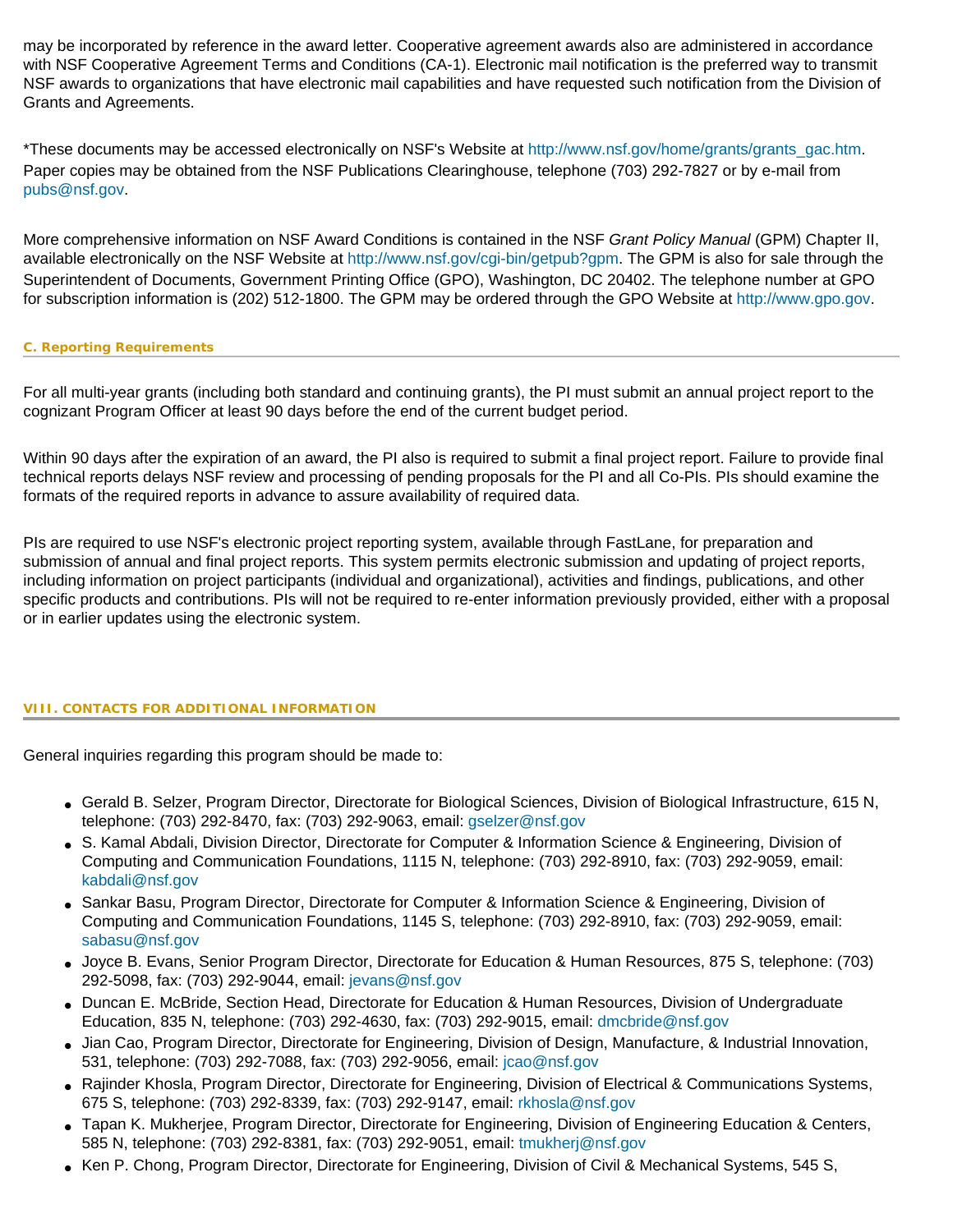telephone: (703) 292-8360, fax: (703) 292-9053, email: [kchong@nsf.gov](mailto:kchong@nsf.gov)

- Geoffrey A. Prentice, Program Director, Directorate for Engineering, Division of Chemical & Transport Systems, 525 N, telephone: (703) 292-8371, fax: (703) 292-9054, email: [gprentic@nsf.gov](mailto:gprentic@nsf.gov)
- Leon Esterowitz, Program Director, Directorate for Engineering, Division of Bioengineering & Environmental Systems, 565 S, telephone: (703) 292-7942, fax: (703) 292-9098, email: [lesterow@nsf.gov](mailto:lesterow@nsf.gov)
- Enriqueta C. Barrera, Program Director, Directorate for Geosciences, Division of Earth Sciences, 785 S, telephone: (703) 292-8551, fax: (703) 292-9025, email: [ebarrera@nsf.gov](mailto:ebarrera@nsf.gov)
- Bruce Doddridge, Program Director, Directorate for Geosciences, Division of Atmospheric Sciences, 775 S, telephone: (703) 292-8522, fax: (703) 292-9022, email: [bdoddrid@nsf.gov](mailto:bdoddrid@nsf.gov)
- Barbara Ransom, Program Director, Directorate for Geosciences, Division of Ocean Sciences, 725 N, telephone: (703) 292-8581, fax: (703) 292-9085, email: [bransom@nsf.gov](mailto:bransom@nsf.gov)
- Charles D. Pibel, Program Officer, Directorate for Mathematical & Physical Sciences, Division of Chemistry, 1055 S, telephone: (703) 292-4971, email: [cpibel@nsf.gov](mailto:cpibel@nsf.gov)
- C. Denise Caldwell, Program Director, Directorate for Mathematical & Physical Sciences, Division of Physics, 1015 N, telephone: (703) 292-7371, fax: (703) 292-9078, email: [dcaldwel@nsf.gov](mailto:dcaldwel@nsf.gov)
- LaVerne D. Hess, Program Director (EM), Directorate for Mathematical & Physical Sciences, Division of Materials Research, 1065 N, telephone: (703) 292-4937, email: [lhess@nsf.gov](mailto:lhess@nsf.gov)
- Maija M. Kukla, Program Director, Directorate for Mathematical & Physical Sciences, Division of Materials Research, 1065 N, telephone: (703) 292-4940, fax: (703) 292-9035, email: [mkukla@nsf.gov](mailto:mkukla@nsf.gov)
- Hans G. Kaper, Program Director, Directorate for Mathematical & Physical Sciences, Division of Mathematical Sciences, 1025 N, telephone: (703) 292-4879, fax: (703) 292-9032, email: [hkaper@nsf.gov](mailto:hkaper@nsf.gov)
- Rachelle D. Hollander, Program Director/Cluster Coordinator, Directorate for Social, Behavioral & Economic Sciences, 905 N, telephone: (703) 292-7272, fax: (703) 292-9083, email: [rholland@nsf.gov](mailto:rholland@nsf.gov)
- Sheila Slaughter, Program Director, Directorate for Social, Behavioral & Economic Sciences, Division of Social and Economic Sciences, 995 N, telephone: (703) 292-7318, fax: (703) 292-9068, email: [sslaught@nsf.gov](mailto:sslaught@nsf.gov)
- Larry H. Weber, Senior Program Manager, Office of International Science and Engineering, 935 N, telephone: (703) 292-8704, fax: (703) 292-9175, email: [lweber@nsf.gov](mailto:lweber@nsf.gov)
- Cassandra M. Dudka, Program Manager, Office of International Science and Engineering, 935 N, telephone: (703) 292-8703, fax: (703) 292-9177, email: [cdudka@nsf.gov](mailto:cdudka@nsf.gov)

FastLane User support at 1-800-673-6188 or e-mail [fastlane@nsf.gov](mailto:fastlane@nsf.gov)

#### <span id="page-26-0"></span>**IX. OTHER PROGRAMS OF INTEREST**

The NSF *Guide to Programs* is a compilation of funding for research and education in science, mathematics, and engineering. The NSF *Guide to Programs* is available electronically at <http://www.nsf.gov/cgi-bin/getpub?gp>. General descriptions of NSF programs, research areas, and eligibility information for proposal submission are provided in each chapter.

Many NSF programs offer announcements or solicitations concerning specific proposal requirements. To obtain additional information about these requirements, contact the appropriate NSF program offices. Any changes in NSF's fiscal year programs occurring after press time for the *Guide to Programs* will be announced in the NSF [E-Bulletin](http://www.nsf.gov/home/ebulletin), which is updated daily on the NSF Website at<http://www.nsf.gov/home/ebulletin>, and in individual program announcements/solicitations. Subscribers can also sign up for NSF's [Custom News Service](http://www.nsf.gov/home/cns/start.htm) [\(http://www.nsf.gov/home/cns/start.htm\)](http://www.nsf.gov/home/cns/start.htm) to be notified of new funding opportunities that become available.

NSF also supports other programs with a focus on nanoscale science and engineering. Existing programs for individual investigator awards, NSF centers and facilities (including Science and Technology Centers, Materials Research Science and Engineering Centers, Engineering Research Centers), Integrative Graduate Education and Research Traineeships (IGERT), SBIR/STTRs and other NSF programs will also continue to support research in this general area. Principal Investigators are encouraged to examine all of the opportunities within the NSF to determine which of them is best for their particular proposed activities.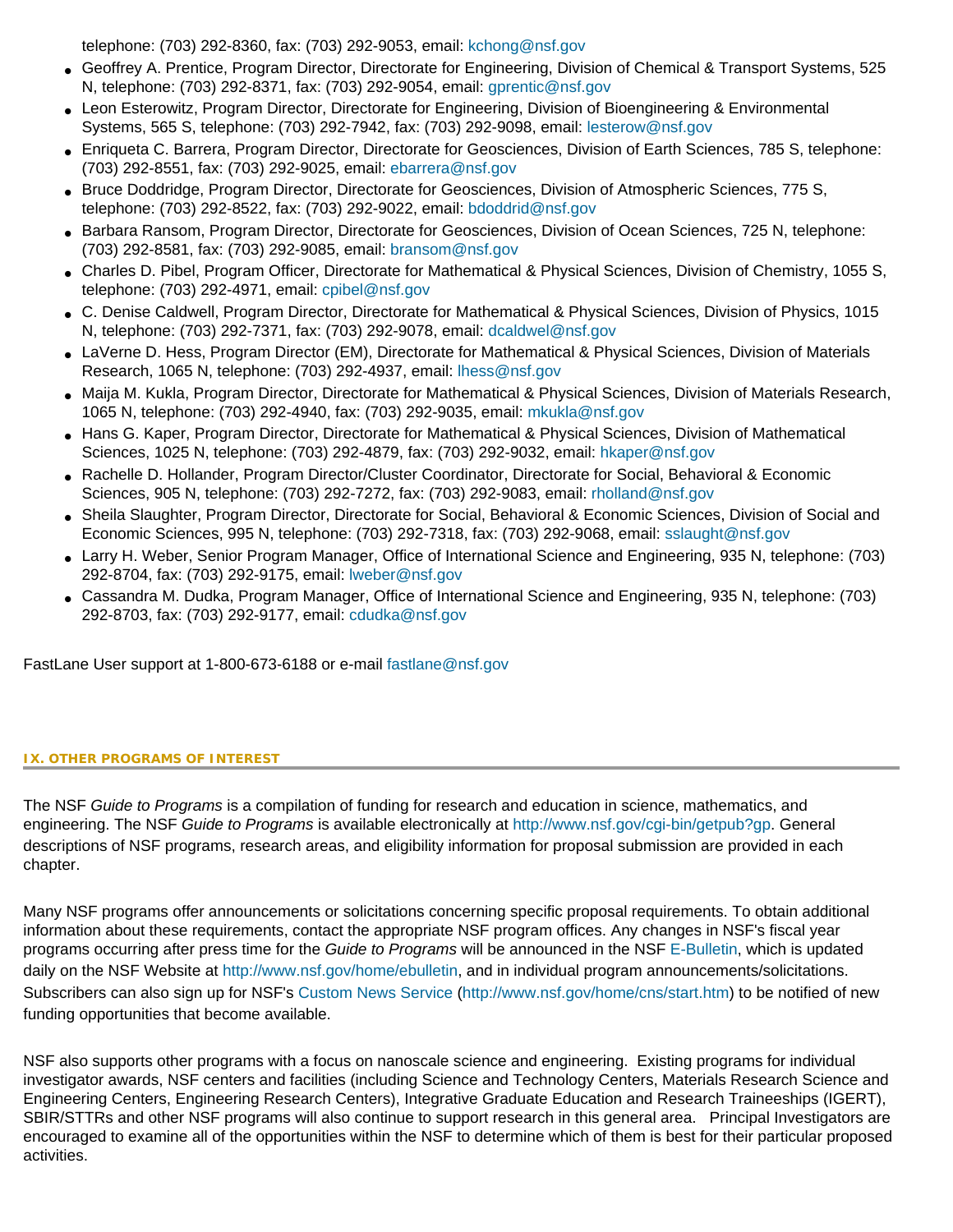The National Science Foundation (NSF) funds research and education in most fields of science and engineering. Awardees are wholly responsible for conducting their project activities and preparing the results for publication. Thus, the Foundation does not assume responsibility for such findings or their interpretation.

NSF welcomes proposals from all qualified scientists, engineers and educators. The Foundation strongly encourages women, minorities and persons with disabilities to compete fully in its programs. In accordance with Federal statutes, regulations and NSF policies, no person on grounds of race, color, age, sex, national origin or disability shall be excluded from participation in, be denied the benefits of, or be subjected to discrimination under any program or activity receiving financial assistance from NSF, although some programs may have special requirements that limit eligibility.

*Facilitation Awards for Scientists and Engineers with Disabilities* (FASED) provide funding for special assistance or equipment to enable persons with disabilities (investigators and other staff, including student research assistants) to work on NSF-supported projects. See the GPG Chapter II, Section D.2 for instructions regarding preparation of these types of proposals.

The National Science Foundation promotes and advances scientific progress in the United States by competitively awarding grants and cooperative agreements for research and education in the sciences, mathematics, and engineering.

To get the latest information about program deadlines, to download copies of NSF publications, and to access abstracts of awards, visit the NSF Website at [http://www.nsf.gov](http://www.nsf.gov/)

| • Location:                                            | 4201 Wilson Blvd. Arlington, VA 22230 |
|--------------------------------------------------------|---------------------------------------|
| • For General Information<br>(NSF Information Center): | (703) 292-5111                        |
| • TDD (for the hearing-impaired):                      | (703) 292-5090                        |
| • To Order Publications or Forms:                      |                                       |
| Send an e-mail to:                                     | pubs@nsf.gov                          |
| or telephone:                                          | (703) 292-7827                        |
| • To Locate NSF Employees:                             | (703) 292-5111                        |

#### **PRIVACY ACT AND PUBLIC BURDEN STATEMENTS**

The information requested on proposal forms and project reports is solicited under the authority of the National Science Foundation Act of 1950, as amended. The information on proposal forms will be used in connection with the selection of qualified proposals; project reports submitted by awardees will be used for program evaluation and reporting within the Executive Branch and to Congress. The information requested may be disclosed to qualified reviewers and staff assistants